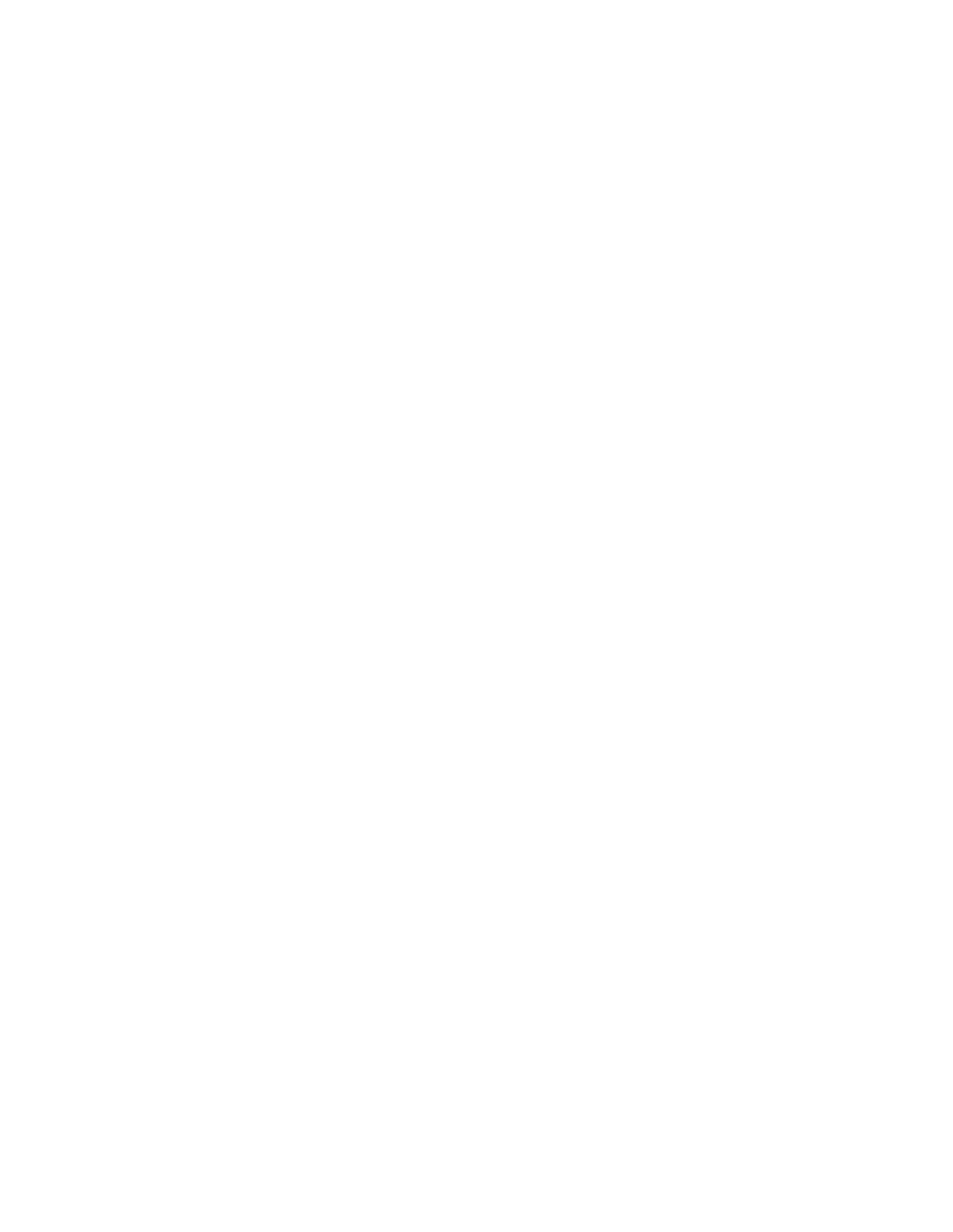By Karl J. Ellefsen

Chapter 15 of Section C, Computer Programs **Book 7, Automated Data Processing and Computations**

Techniques and Methods 7–C15

**U.S. Department of the Interior U.S. Geological Survey**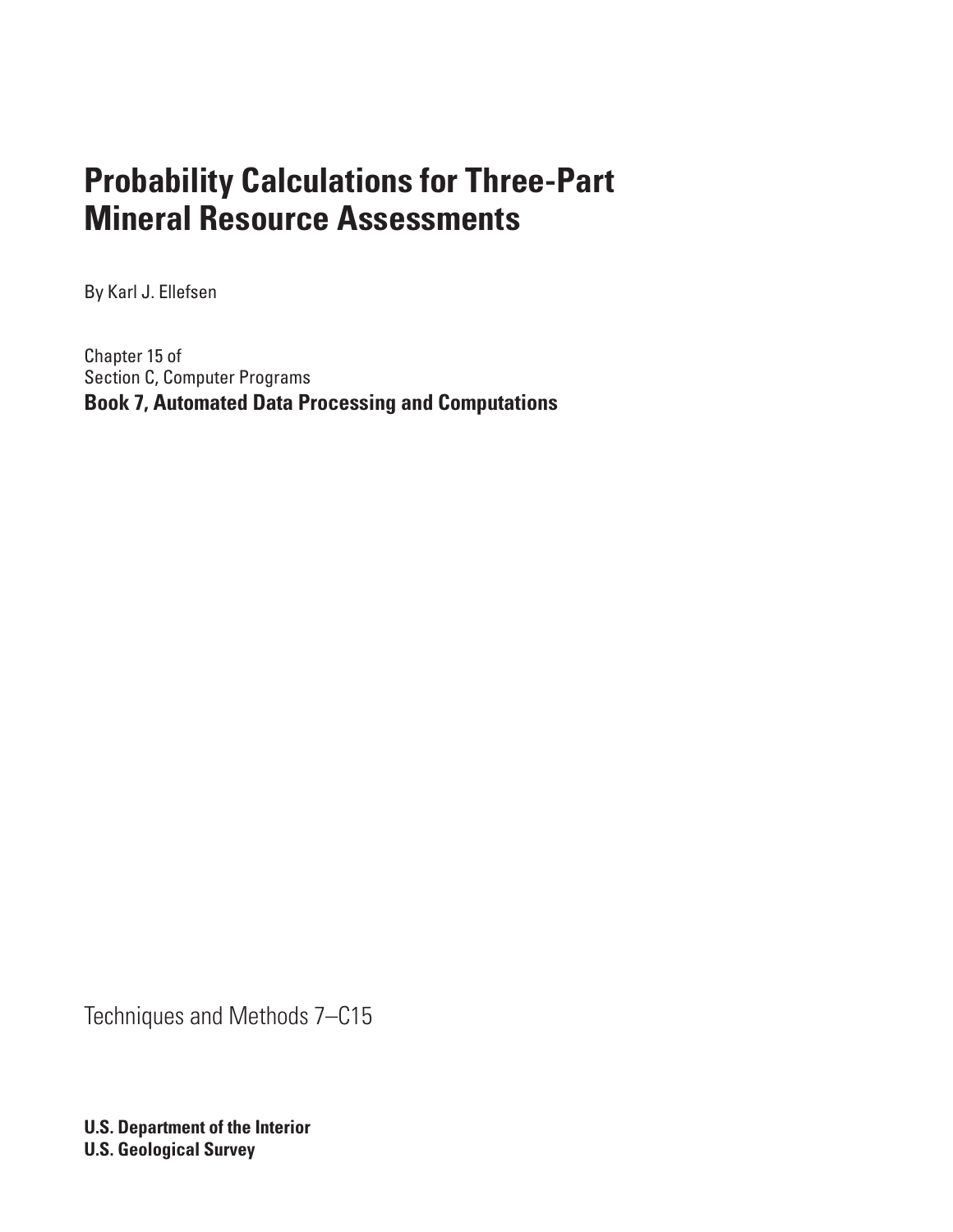### **U.S. Department of the Interior**

RYAN K. ZINKE, Secretary

#### **U.S. Geological Survey**

William H. Werkheiser, Acting Director

U.S. Geological Survey, Reston, Virginia: 2017

For more information on the USGS—the Federal source for science about the Earth, its natural and living resources, natural hazards, and the environment—visit <https://www.usgs.gov> or call 1–888–ASK–USGS.

For an overview of USGS information products, including maps, imagery, and publications, visit [https://store.usgs.gov.](https://store.usgs.gov)

Any use of trade, firm, or product names is for descriptive purposes only and does not imply endorsement by the U.S. Government.

Although this information product, for the most part, is in the public domain, it also may contain copyrighted materials as noted in the text. Permission to reproduce copyrighted items must be secured from the copyright owner.

Suggested citation:

Ellefsen, K.J., 2017, Probability calculations for three-part mineral resource assessments: U.S. Geological Survey Techniques and Methods, book 7, chap. C15, 14 p., [https://doi.org/10.3133/tm7C15.](https://doi.org/10.3133/tm7C15)

ISSN 2328-7055 (online)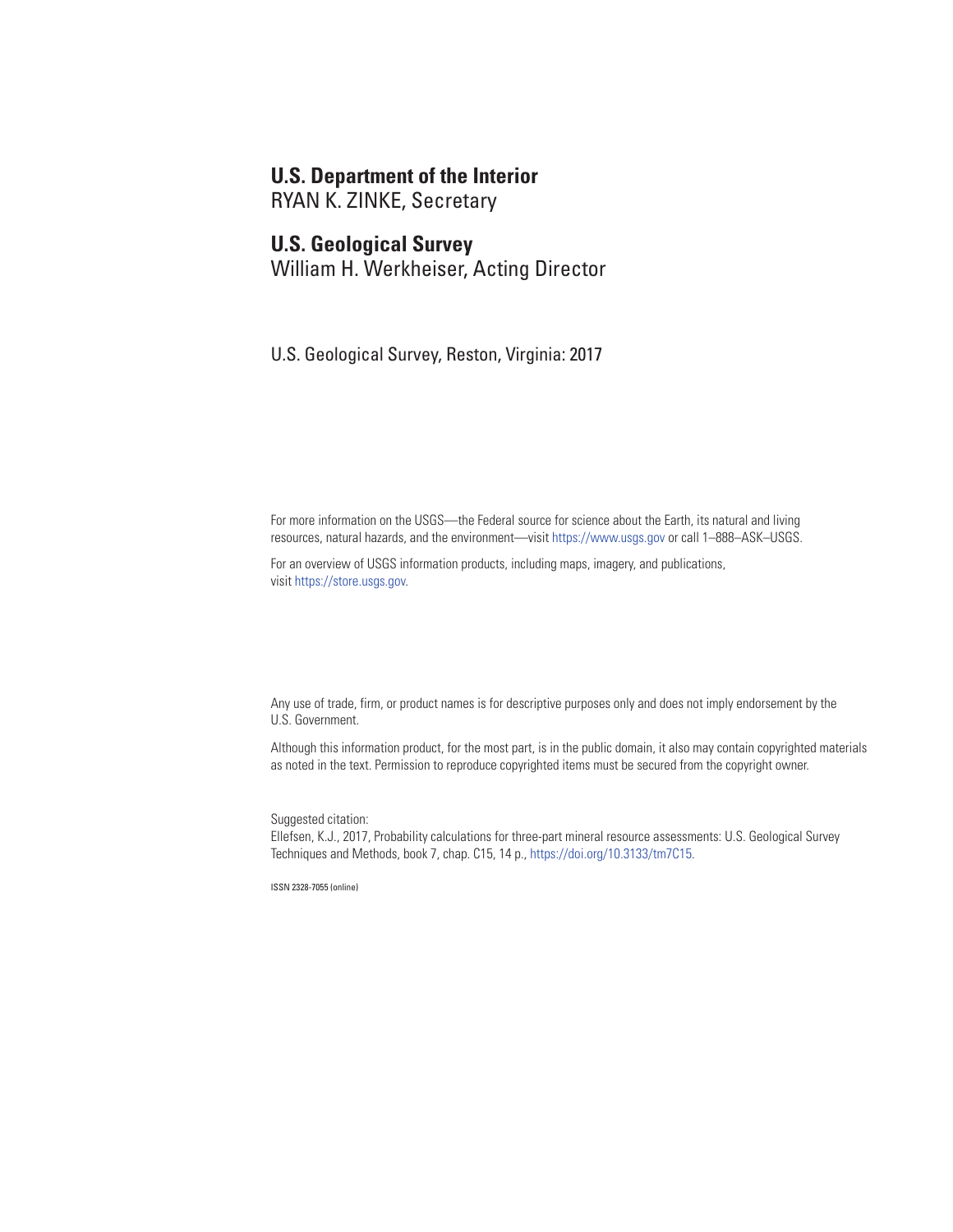# **Contents**

# **Figures**

| $1 - 7$ . | Graphs showing: |                                                                                                                                                                                                                                              |  |  |
|-----------|-----------------|----------------------------------------------------------------------------------------------------------------------------------------------------------------------------------------------------------------------------------------------|--|--|
|           |                 | 1. Probability density function (histogram) that represents the ore tonnage                                                                                                                                                                  |  |  |
|           |                 | 2. A, B, and C, Histograms of the log-ratios of the grades from the joint<br>probability density function that represents the grades in an undiscovered                                                                                      |  |  |
|           |                 | 3. A, Negative binomial probability mass function representing the number of<br>undiscovered deposits in the permissive tract. $B$ , Probability mass function<br>recast as elicitation percentiles and compared to the estimated numbers of |  |  |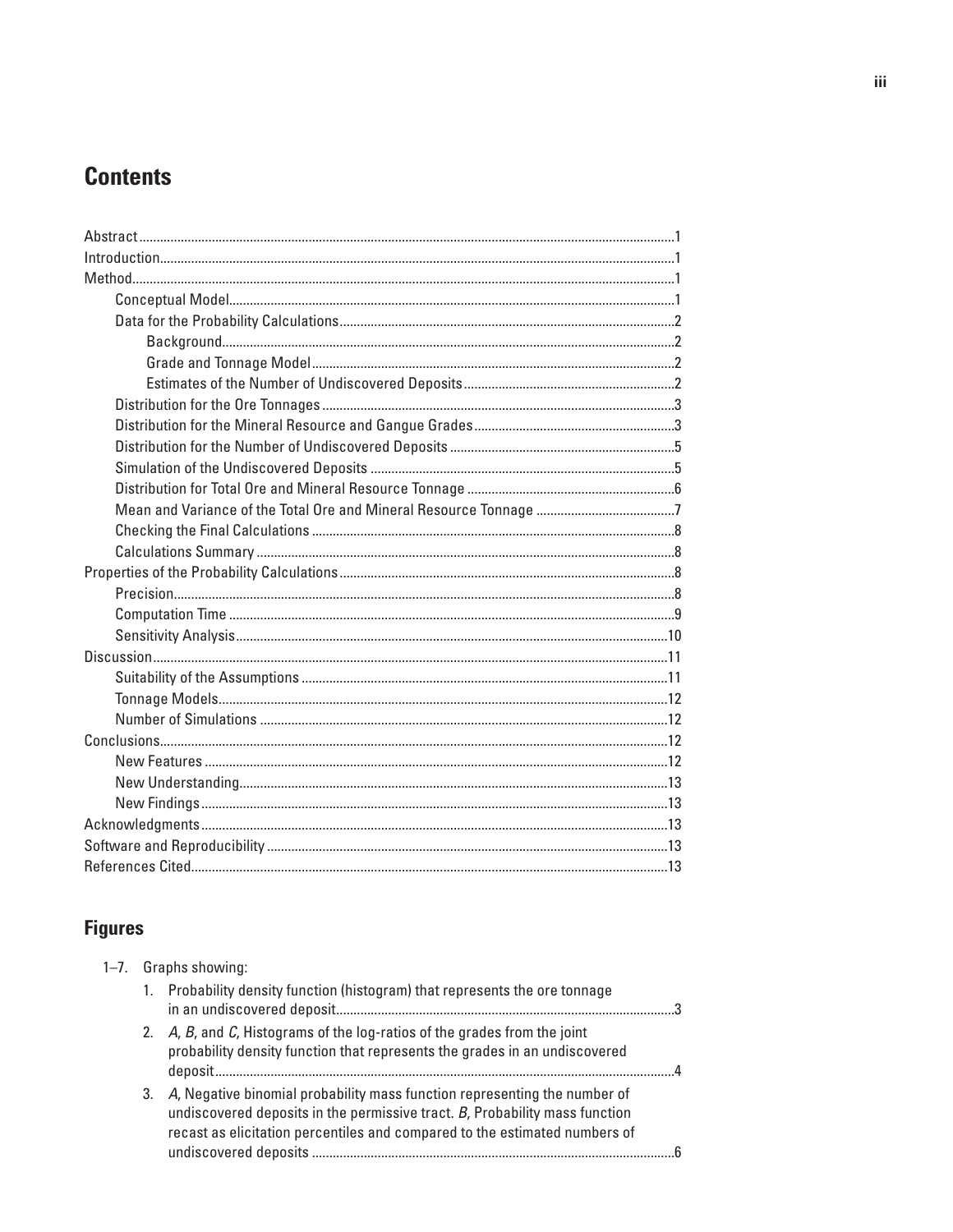| 4. A, Univariate, marginal, probability density functions and B, univariate,<br>marginal, complementary cumulative distribution functions for the total<br>ore and mineral resource tonnages in all undiscovered deposits within |  |
|----------------------------------------------------------------------------------------------------------------------------------------------------------------------------------------------------------------------------------|--|
|                                                                                                                                                                                                                                  |  |
|                                                                                                                                                                                                                                  |  |
| 6. A–I, Effect of the number of simulations on the simulation standard error10                                                                                                                                                   |  |
| 7. A, Effect of the number of simulations on the computation time, for four<br>probability mass functions (pmf). B, Effect of the mean of the pmf on the                                                                         |  |

### **Tables**

| 1. First five entries in the grade and tonnage model that accompanies program |  |
|-------------------------------------------------------------------------------|--|
|                                                                               |  |
| 2. Estimates of the number of undiscovered deposits by the 10 members of an   |  |
|                                                                               |  |

# **Conversion Factors**

International System of Units to Inch/Pound

| Multinly       | Кv             | lo obtain                     |
|----------------|----------------|-------------------------------|
|                | Mass           |                               |
| kilogram<br>kg | 2.205<br>2.203 | (lb)<br>avoirdupois<br>nouna. |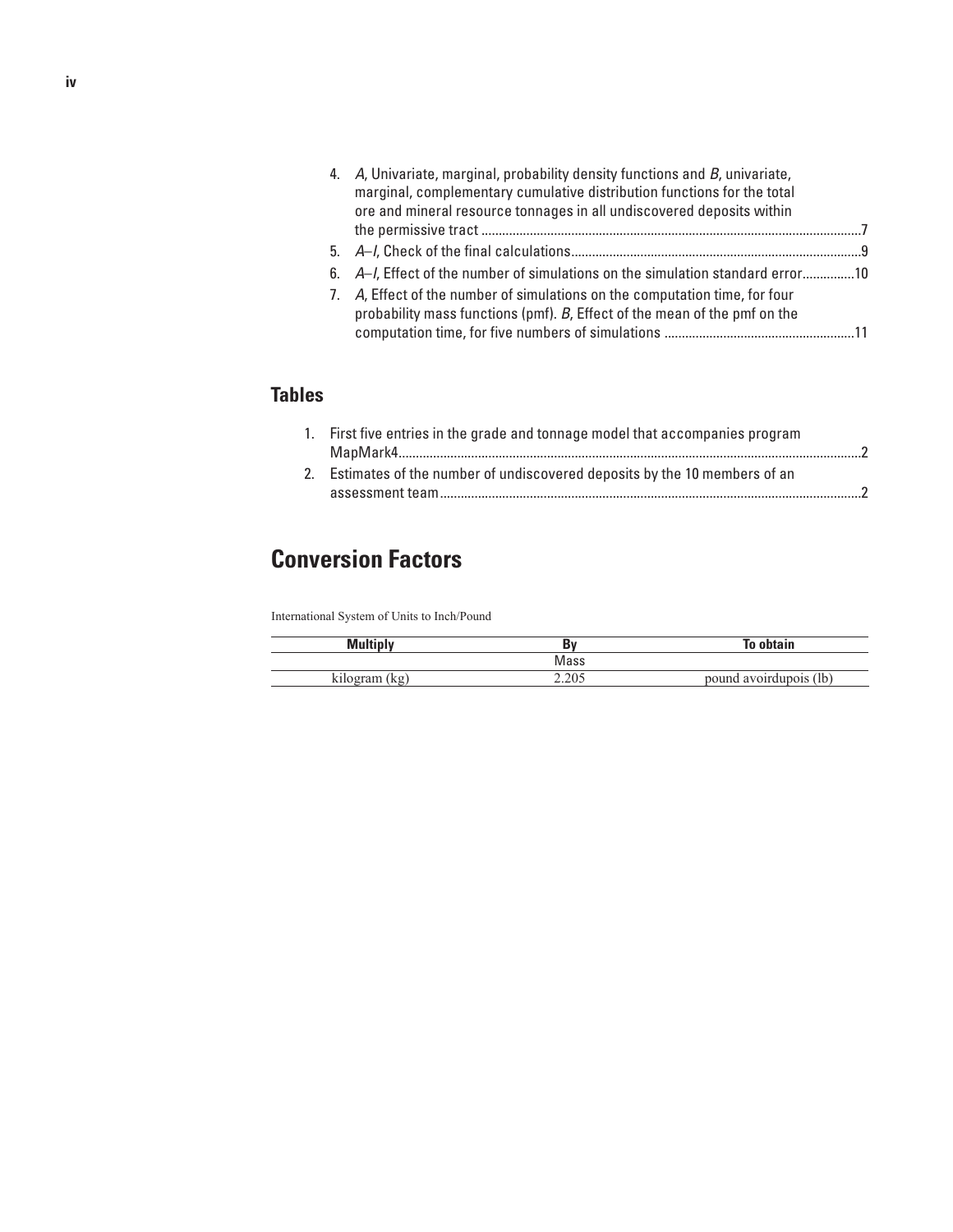#### <span id="page-6-0"></span>By Karl J. Ellefsen

### **Abstract**

Three-part mineral resource assessment is a methodology for predicting, in a specified geographic region, both the number of undiscovered mineral deposits and the amount of mineral resources in those deposits. These predictions are based on probability calculations that are performed with computer software that is newly implemented. Compared to the previous implementation, the new implementation includes new features for the probability calculations themselves and for checks of those calculations. The development of the new implementation lead to a new understanding of the probability calculations, namely the assumptions inherent in the probability calculations. Several assumptions strongly affect the mineral resource predictions, so it is crucial that they are checked during an assessment. The evaluation of the new implementation leads to new findings about the probability calculations, namely findings regarding the precision of the computations, the computation time, and the sensitivity of the calculation results to the input.

## **Introduction**

Three-part mineral resource assessment is a methodology for predicting, in a specified geographic region, both the number of undiscovered mineral deposits and the amount of mineral resources in those deposits. (Singer and Menze, 2010). These predictions are based on probability calculations, which are implemented with computer software. A completely new version of this software and its documentation have been recently published as a software package called MapMark4 (Ellefsen, 2017). Although the documentation describes how the software is used, it does not describe, for example, how the software works. This and related information, which are needed to understand the probability calculations, are presented in this report.

The method of the probability calculations has been described in conceptual terms (Harris, 1984, p. 317 and 389; Singer and Menze, 2010, p. 148–158), and the probability calculations have been implemented in several different computer programs (Root and others, 1992, 1998; Duval, 2001, 2002, 2012; Brown and Friedel, 2011a, 2012b; Bawic

and Spanski, 2012). However, none of these authors have described the details of the probability calculations, described the properties of the calculations, and discussed the suitability of the assumptions.

These issues, as well as other issues, are addressed in the three major sections of this report. The first section presents the method of the probability calculations, including both the algorithmic details and the assumptions that are inherent in the method. The second section presents important properties of the probability calculations. The final section primarily discusses the suitability of selected assumptions.

This report focuses on the most common type of probability calculations, namely calculations involving inputs called "grade and tonnage models." Calculations involving inputs called "tonnage models" are just a special case of grade and tonnage models, so they are discussed only briefly.

## **Method**

#### **Conceptual Model**

All calculations involving known physical phenomena are based ultimately on a conceptual model that represents both the pertinent physical entities and the relations among those entities. A conceptual model is important because it is the key to mathematically formulating the calculations and to subsequently understanding the calculation results. The conceptual model for the probability calculations is not explicitly stated by Harris (1984, p. 317 and 389) and Singer and Menze (2010, p. 77–158), so the model that is described next is inferred from the cited books.

The conceptual model pertains to a permissive tract, which is defined as a geographic region within which there is some chance of finding mineralized rock that contains economically important mineral resources (Singer and Menze, 2010, p. 105–117). The permissive tract may have any shape and may even comprise noncontiguous geographic regions.

Some of the mineralized rocks in the permissive tract may be profitable to mine. If these potentially profitable, mineralized rocks have not been publicly reported, they are called "undiscovered deposits." (It is possible that deposits have been discovered, but not publicly reported, by the exploration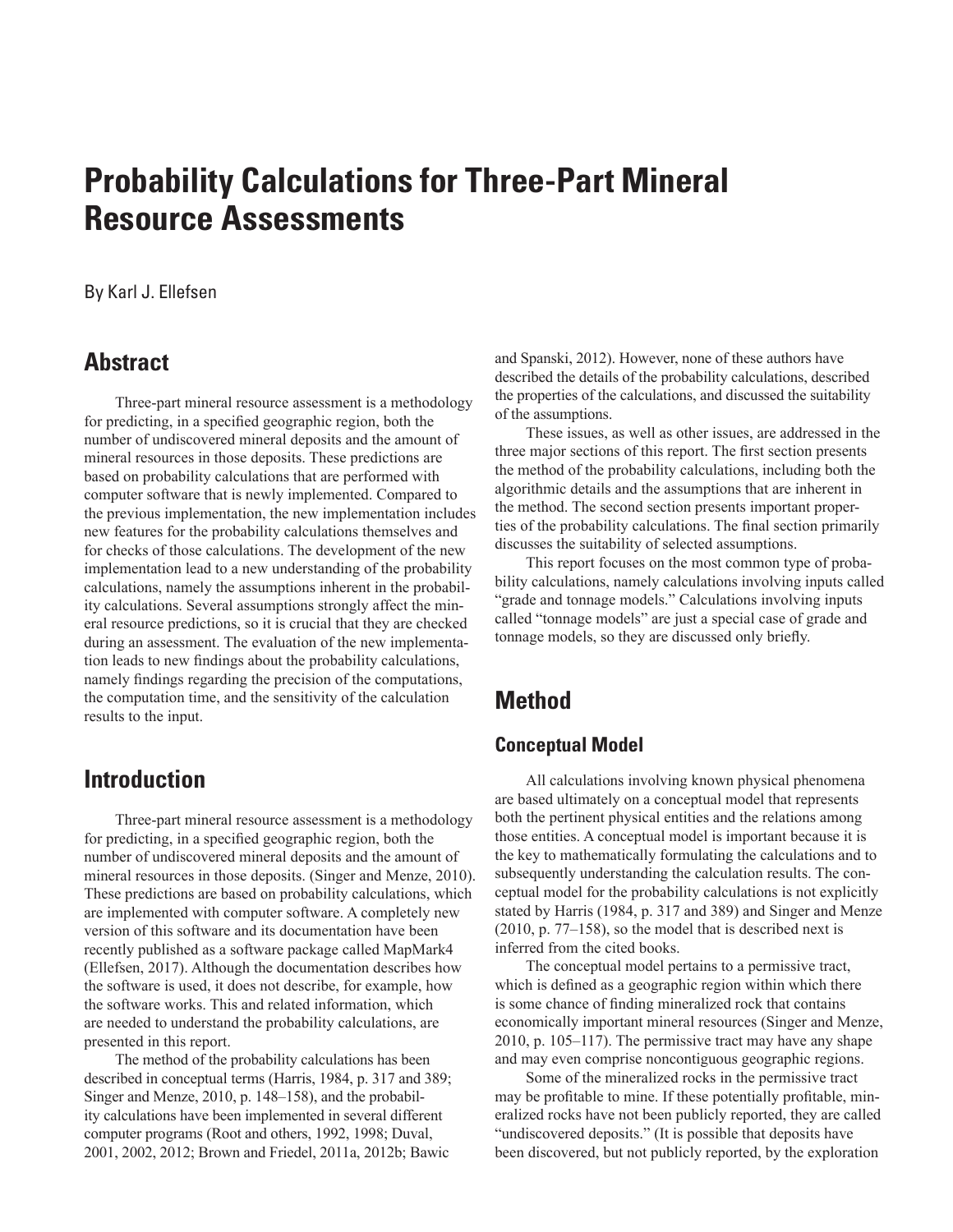<span id="page-7-0"></span>company. Such deposits would still be classified as "undiscovered.") Thus, the conceptual model is a permissive tract in which there are zero or more undiscovered deposits. This conceptual model is the basis for both the previous and the new implementations of the probability calculations.

#### **Data for the Probability Calculations**

#### Background

In the context of the conceptual model, the goal of a mineral resource assessment it to predict both the number of undiscovered mineral deposits and the amount of mineral resources in those deposits. The obvious difficulty is that both quantities are unknown. Nonetheless, Singer and Menze (2010, p. 77–158) developed procedures to estimate these two quantities. The procedures require two datasets that are not part of the conceptual model, and these two datasets are described in the next two sections.

#### Grade and Tonnage Model

**To predict the mineral resource amounts in the undiscovered deposits, it is assumed that the undiscovered deposits are similar to previously discovered deposits.** (This assumption, as well as all other assumptions in the probability calculations, are not explicitly stated by Harris [1984] and Singer and Menze [2010]. Nonetheless, all assumptions must be stated, so that the probability calculations can be understood by assessment geoscientists. To emphasize their importance, the text font is bold.)

Discovered deposits are defined as mineralized rocks for which a mineral inventory has been conducted and publicly reported. Although a mineral inventory comprises various different types of information about the mineralized rock (Sinclair and Blackwell, 2002, p. 1–28), only two types are pertinent to the probability calculations. The first type is the mass of the ore. Among economic geologists, mass usually is expressed in terms of metric tons (1,000 kilograms) and is called "tonnage." Thus, economic geologists typically use the phrase "ore tonnage." The second type is the concentration, by weight, of the economic mineral resources. Concentration refers to the average concentration for the entire deposit. Among economic geologists, concentration is usually expressed in terms of percent and is called "grade."

Ore tonnages and the grades of discovered deposits are listed in a database called a "grade and tonnage model." A portion of the grade and tonnage model that accompanies MapMark4 is shown in table 1. The first and second columns are just identifiers for discovered deposits; they can be ignored because they are irrelevant to the probability calculations. The remaining columns comprise the information that is needed for the probability calculations. For this grade and tonnage model, there are two mineral resources—copper and gold. Although this grade and tonnage model comprises computer-generated values for ore tonnages and mineral resource grades, it is very similar to grade and tonnage models that use actual values.

Most scientists and engineers define a model as a mathematical representation of some phenomenon. For example, Maxwell's equations are a mathematical model for electromagnetic wave propagation. However, this widely accepted definition does not apply to a grade and tonnage model, which is just a database. Thus, the term "grade and tonnage model" is misleading.

### Estimates of the Number of Undiscovered Deposits

The number of undiscovered deposits is fixed, but unknown. **It is assumed that uncertainty about the number of undiscovered deposits can be expressed quantitatively with probability.** Details of the procedure to make these probabilistic statements is presented in Singer and Menzie (2010, p. 132–135). The essential idea is that, during an assessment, each team member estimates the number of undiscovered deposits at three different probability levels. An example of such estimates is shown in table 2. The "Name" column lists either the names of assessment team members or other appropriate identifiers. The "Weight" column lists the weights associated with the estimates, which are described in the last part of this section. The  $N_{90}$  column lists, for each member, the estimated number of undiscovered deposits at a probability of 0.90. For example, person 6 estimates that there is a 0.90 probability of finding 3 or more undiscovered deposits in the permissive tract. Among assessment geoscientists,

**Table 1.** First five entries in the grade and tonnage model that accompanies program MapMark4.

| [Cu, copper; Au, gold] |  |  |
|------------------------|--|--|
|------------------------|--|--|

| <b>Identifier</b> | <b>Name</b>                                | <b>Ore</b><br>tonnage<br>(metric<br>tons) | Cu<br>grade<br>(percent) | Au<br>grade"<br>(percent) |
|-------------------|--------------------------------------------|-------------------------------------------|--------------------------|---------------------------|
|                   | DepositID1 DepositName1 $1.47 \times 10^8$ |                                           | 0.52                     | 4 $9 \times 10^{-5}$      |
|                   | DepositID2 DepositName2 $2.60 \times 10^7$ |                                           | 0.30                     | $4.0 \times 10^{-5}$      |
|                   | DepositID3 DepositName3 $2.21 \times 10^8$ |                                           | 0.60                     | $1.7\times10^{-5}$        |
|                   | DepositID4 DepositName4 $9.71 \times 10^7$ |                                           | 0.44                     | $3.5 \times 10^{-5}$      |
|                   | DepositID5 DepositName5 $2.14 \times 10^9$ |                                           | 0.59                     | $3.2 \times 10^{-5}$      |

**Table 2.** Estimates of the number of undiscovered deposits by the 10 members of an assessment team (Zientek, 2014, p. 161). The meaning of the columns is explained in the text.

| <b>Name</b> | Weight | $N_{90}$ | $N_{50}$ | $N_{10}$ |
|-------------|--------|----------|----------|----------|
| Person 1    | 0.50   | 3        | 10       | 25       |
| Person 2    | 1.00   | 2        | 5        | 10       |
| Person 3    | 1.00   |          |          | 10       |
| Person 4    | 1.00   | 2        | 10       | 20       |
| Person 5    | 1.00   |          | 2        | 4        |
| Person 6    | 3.00   | 3        | 10       | 20       |
| Person 7    | 1.00   | 5        | 10       | 20       |
| Person 8    | 1.00   | 3        | 5        |          |
| Person 9    | 1.00   |          | っ        |          |
| Person 10   | 0.01   | 10       | 20       | 60       |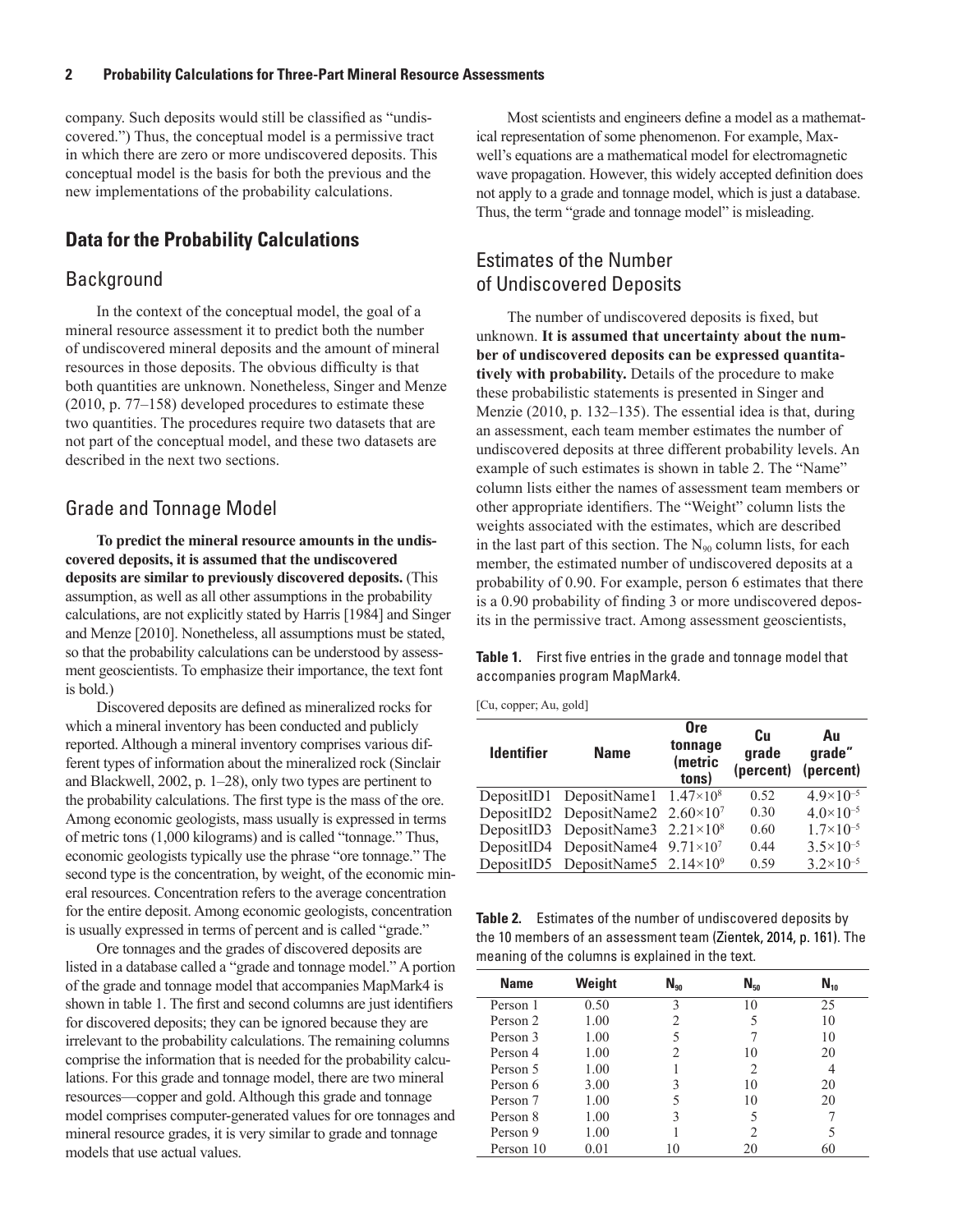<span id="page-8-0"></span>this probability is called an "elicitation percentile of 90." The  $N_{50}$  and  $N_{10}$  columns are similar and list, for each member, the estimated number of undiscovered deposits at elicitation percentiles of 50 and 10.

For most team members, the weight should be 1.00, which is the standard value. If a team member is an expert, then the weight for that member should be greater than 1.00 (for example, person 6). If the team member is a novice, then the weight for that member should be less than 1.00 (for example, person 1). If the estimates by a team member differ significantly from the estimates by other team members, then the weight should be small (for example, person 10).

#### **Distribution for the Ore Tonnages**

Recall that the amount of mineral resources in the undiscovered deposits must be predicted. One aspect of this prediction involves the ore tonnages of the undiscovered deposits. The undiscovered deposits are assumed to be similar to discovered deposits having similar geology, so **the combination of the undiscovered and the discovered deposits is assumed to be the set of all deposits.** In terms of probability, this set is called the "sample space." There are two cases. First, the discovered deposits are only from the permissive tract that is being assessed. In this case, the sample space comprises only the undiscovered and discovered deposits within this permissive tract. Second, the discovered deposits are from permissive tracts throughout the world. For this case, the sample space comprises the undiscovered and discovered deposits within the permissive tracts throughout the world.

**It is assumed that the discovered deposits are a simple random sample from this sample space.** Because of this assumption, the ore tonnages of the discovered deposits can be used, in a straightforward way, to estimate a probability density function (pdf) for the ore tonnages in all deposits in the sample space. That is, **it is assumed this pdf represents the ore tonnages of all deposits, which includes the undiscovered deposits, of course. Furthermore, it is assumed that random samples from this pdf are independent of one another.** The task is to estimate this pdf.

To develop this pdf, consider the ore tonnages listed in table 1. For just these five tonnages, the range is two orders of magnitude; for the complete model, the range is three orders of magnitude. Such a large range is common in grade and tonnage models. Consequently, within program MapMark4, the ore tonnages are transformed with the natural logarithm, and the pdf is developed for the transformed ore tonnages. There are two choices for the pdf. One choice is the normal distribution, for which the mean and standard deviation are estimated with the sample mean and sample standard deviation. The other choice is a kernel density estimate (Hastie and others, 2009, p. 208–209; Shalizi, 2016, p. 319–321), for which the kernel is Gaussian. For both choices, random samples are drawn and then are transformed with exponentiation, yielding

random samples of ore tonnage. These random samples implicitly define the probability pdf for the ore tonnage in all deposits, which includes the undiscovered deposits.

An example of a pdf for the ore tonnage in an undiscovered deposit is shown in figure 1. The pdf, which is represented by the histogram, was generated from the complete grade and tonnage model, of which a portion is shown in table 1. The match between this pdf and ore tonnages from the grade and tonnage model is one way to check the estimated pdf; additional ways are described in Ellefsen (2017).

### **Distribution for the Mineral Resource and Gangue Grades**

The argument for developing this distribution is very similar to that for the ore tonnage. Nonetheless, to minimize the chance of misunderstanding, the complete argument for the mineral resource and gangue grades is presented. Recall that the amount of mineral resources in the undiscovered deposits must be predicted. One aspect of this prediction involves the mineral resource and gangue grades of the undiscovered deposits. Because the undiscovered deposits are assumed to be similar to discovered deposits having similar geology, **the combination the undiscovered and the discovered deposits is assumed to be the sample space for all deposits.** This assumption is identical to the corresponding assumption in section "Distribution of Ore Tonnages."

**It is assumed that the discovered deposits are a simple random sample from the sample space.** Again, this assumption is identical to the corresponding assumption in section "Distribution of Ore Tonnages." Because of this assumption, the mineral resource and gangue grades of the discovered deposits can be used to estimate a pdf that applies to all deposits in the sample space. That is, **it is assumed this pdf represents the mineral resource and gangue grades of all deposits, which includes the undiscovered deposits, of course. Furthermore, it is assumed that random samples from this pdf are independent of one another.** The task is to estimate this pdf.



**Figure 1.** Probability density function (histogram) that represents the ore tonnage in an undiscovered deposit. The red vertical lines at the bottom represent the ore tonnages from the grade and tonnage model.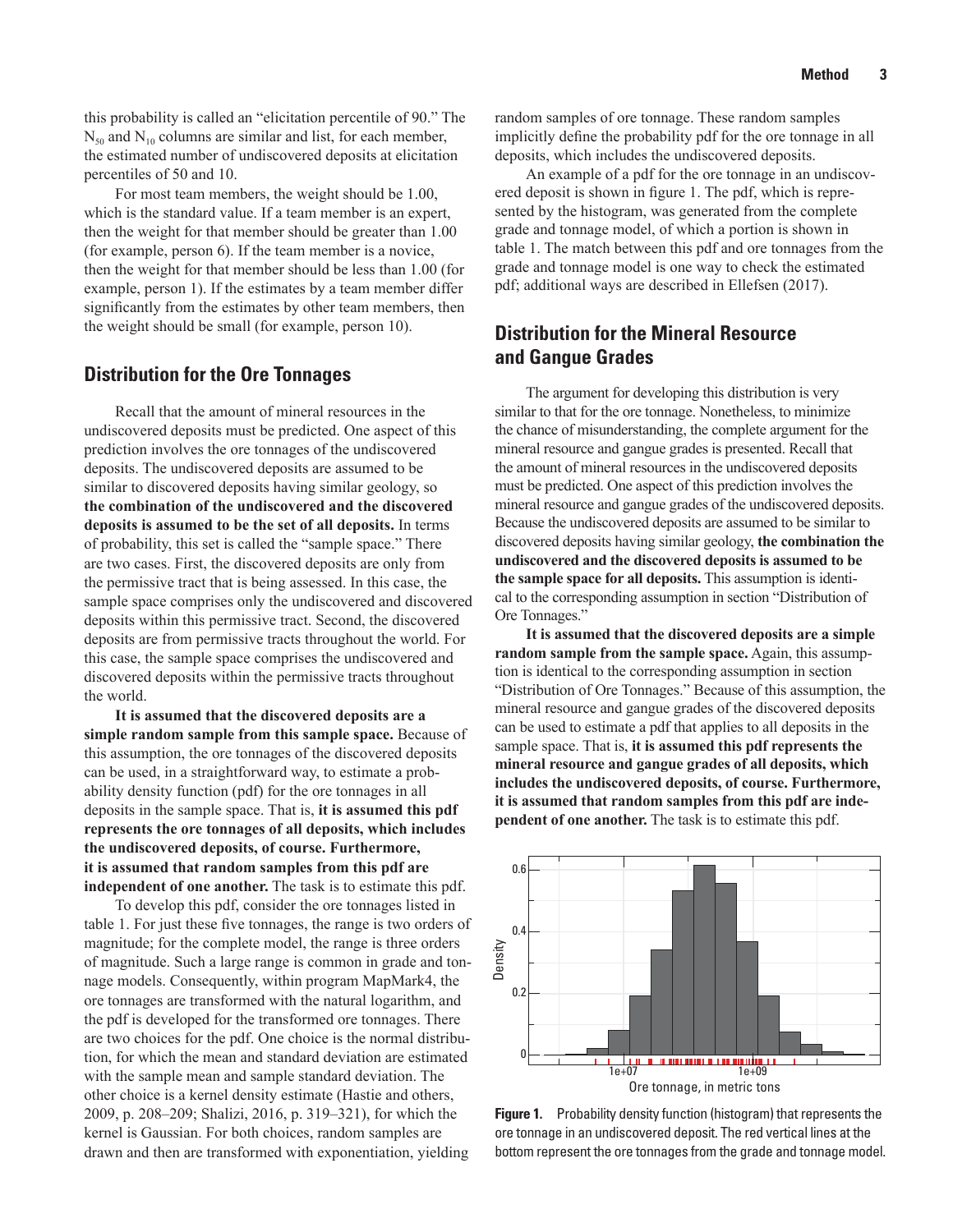<span id="page-9-0"></span>To develop this pdf within program MapMark4, the gangue grade is calculated for each discovered deposit in the grade and tonnage model. It is simply 100 minus the sum of the mineral resource grades. The combined mineral resource and gangue grades are defined in a mathematical entity called the simplex. Defining pdfs within the simplex is difficult, so the combined grades undergo the isometric log-ratio transform (Pawlowsky-Glahn and others, 2015, p. 37), and the transformed grades are now in a real vector space, in which standard statistical methods can be applied. Thus, a standard pdf is now developed for these transformed grades; there are two choices for this pdf. One choice is the multivariate normal distribution, for which the mean vector and covariance matrix are estimated with the sample mean vector and sample covariance matrix. The other choice is a multivariate kernel density estimate (Hastie and others, 2009, p. 208–209; Shalizi, 2016, p. 319–321), for which the kernel is Gaussian. For both choices, random samples are drawn and then undergo the inverse isometric log-ratio transformation (Pawlowsky-Glahn

and others, 2015, p. 37), yielding random samples of mineral resource and gangue grades. These random samples implicitly define the probability distribution for the mineral resource and gangue grades in all deposits, which includes the undiscovered deposits.

An example of a pdf for the mineral resource and gangue grades is generated from the complete grade and tonnage model, of which a portion is shown in table 1. It is important to remember that the grades are defined in a simplex of dimension 3, which corresponds to the copper, gold, and gangue grades. Analyzing a pdf that is plotted within the simplex is often difficult. Instead, the log-ratios of the pdf grades are plotted as histograms. In this case, there are log-ratios for the copper and gold grades, for the copper and gangue grades, and for the gold and gangue grades; so there are three histograms (fig. 2). The match between the histograms and the corresponding log-ratios from the grade and tonnage model is one way to check the pdf, additional ways are described in Ellefsen (2017).



**Figure 2.** *A*, *B*, and *C*, Histograms of the log-ratios of the grades from the joint probability density function that represents the grades in an undiscovered deposit. The red vertical lines at the bottom represent the grades from the grade and tonnage model.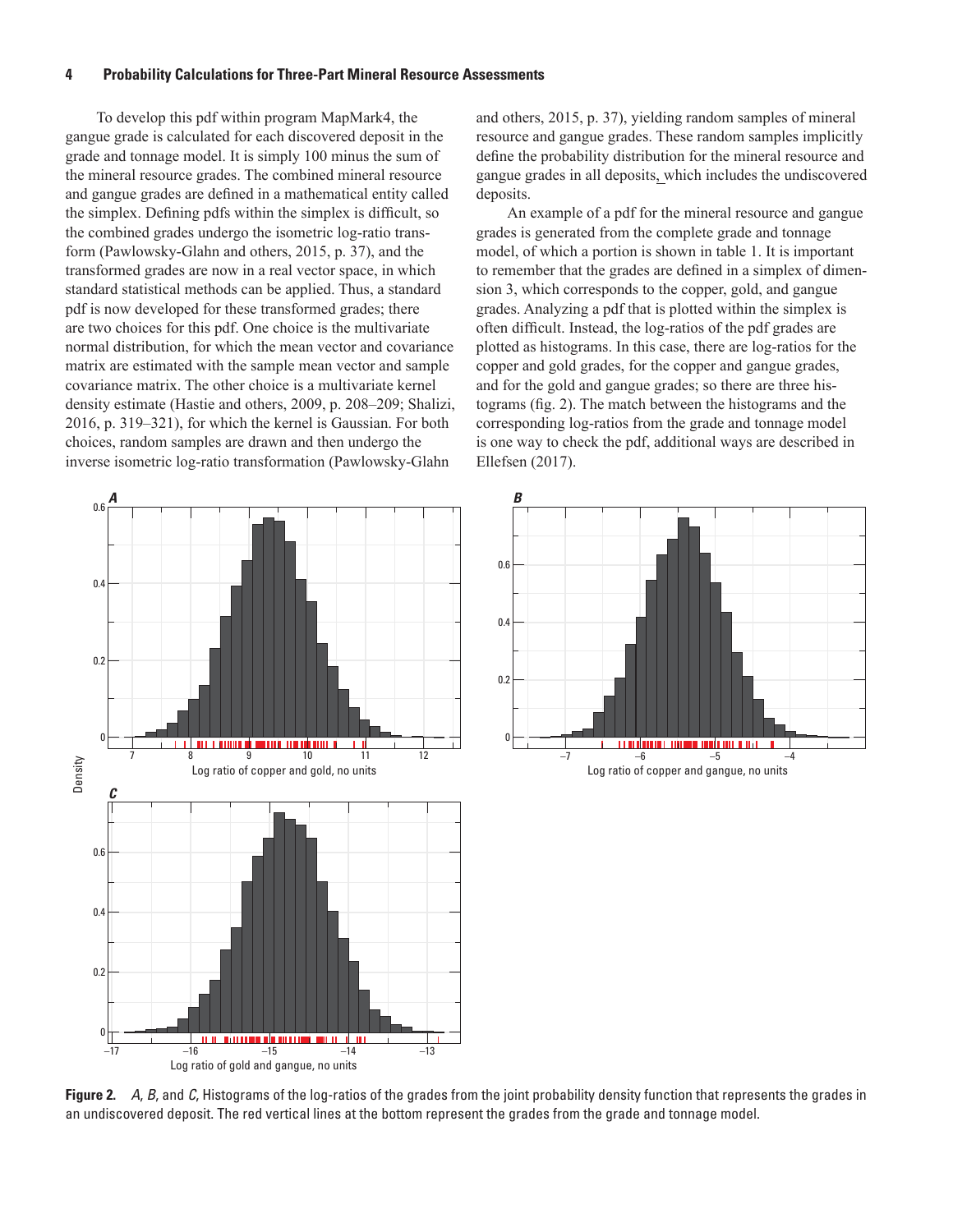#### <span id="page-10-0"></span>**Distribution for the Number of Undiscovered Deposits**

Recall that the number of undiscovered deposits must be predicted. Although estimates of this number have been made by the assessment team members (for example, table 2), these estimates are not in a form that is suitable for the probability calculations. Rather, the estimates must be recast as a probability mass function (pmf). **It is assumed that this pmf characterizes the number of undiscovered deposits in the permissive tract. Furthermore, it is assumed that the random samples of the number of undiscovered deposits are independent of one another.**

The pmf should satisfy at least two criteria. First, it should fit, as well as possible, the estimates of the number of undiscovered deposits that are generated by the assessment team members (for example, table 2). In other words, this criterion is to avoid underfitting the estimates. Second, it should not fit the estimates perfectly because the estimates are erratic. In other words, this criterion is to avoid overfitting the estimates.

A way to satisfy these two criteria is to pick a smoothly varying pmf that can be easily adjusted to have different shapes. The smoothness ensures that the problem of overfitting is minimized, and the variety of different shapes ensures that the problem of underfitting is minimized. Thus, within program MapMark4, the chosen pmf is the negative binomial. The task is to estimate the parameters of this pmf such that it fits, as well as possible, the estimates of the number of undiscovered deposits.

The best-fitting pmf can be estimated with optimization. The cost function *c* for the optimization is chosen to be:

$$
c = \sum_{i=1}^{M} w_i \sum_{j=1}^{3} \left| N_{ji} - N_j \left( \mu, \sigma \right) \right|^{r} \tag{1}
$$

Term  $N_{ii}$  is the estimated number of undiscovered deposits. Index *j* refers to the three elicitation percentiles, 90, 50, and 10; index *i* refers to an assessment team member. Hence term *N<sub>ji</sub>* is the data from table 1, for example. Term  $N_j(\mu, \sigma)$  is the number of predicted deposits for the percentile indexed by *j*. This prediction is calculated from the negative binomial pdf for which the mean is  $\mu$  and the standard deviation is  $\sigma$ . The difference  $N_{ji} - N_j(\mu, \sigma)$  represents the mismatch between the data and the prediction. The absolute value of the mismatch is raised to the power *r*, which is usually set to 1 so that optimization is robust. This quantity is summed over all three elicitation percentiles, and the scaled by weight  $w_i$ , which is the weight for team member *i* from table 1, for example. This scaled sum, which pertains to one team member, is then summed over all team members. The final sum is the cost function, which collectively represents the mismatches between all data and all predictions.

The optimal pmf is that which minimizes the mismatches between all data and all predictions—namely, minimizes the cost function. This minimization requires two steps. First, the cost function is calculated over a dense grid of points representing different values of the mean  $\mu$  and the standard deviation *σ*. For this grid, the minimum and maximum values of *µ* are the weighted means of columns  $N_{90}$  and  $N_{10}$ , respectively. The minimum value of  $\sigma$  is  $\sqrt{\mu}$ , which is the smallest possible value of the standard deviation for a negative binomial pmf. The maximum value of  $\sigma$  is the difference between the weighted means of columns  $N_{90}$  and  $N_{10}$ . The value of the cost function *c* is examined at each grid point. At that grid point with the minimum value of *c*, the mismatches between all data and all predictions are almost as small as they can possibly be. Thus, the pmf that generates the predictions is close to the optimal pmf. The second step in the minimization is to determine the optimal pmf. The mean  $\mu$  and the standard deviation *σ* that are associated with the minimum-value grid point are the starting values for the optimization algorithm (Nelder and Mead, 1965) that determines the optimal pmf. The result of the two-step minimization is an estimated pmf that is optimal in the sense specified by the cost function.

Equation 1 shows the importance of the weights. Large weights make the cost function larger than it would be otherwise. Conversely, small weights make the cost function smaller than it would be otherwise. Thus, the minimization of the cost function is more affected by those mismatches with large weights than by those mismatches with small weights. Hence, the optimal pmf is more affected by the experts than it is by both the novices and those team members making anomalous estimates.

An example of a pmf for the number of undiscovered deposits is shown in figure 3*A*. This pmf was optimized to fit the estimated numbers listed in table 2. To evaluate the fit, the pmf is recast as elicitation percentiles, which are plotted in figure 3*B* along with the estimated numbers from table 2. It is important to discount the estimated numbers from person 10, which correspond to the rightmost circle at each elicitation percentile in figure 3*B*. The recast pmf passes through the clusters of red circles at all three elicitation percentiles. The recast pmf exactly fits 4 estimates at elicitation percentile 50 and 3 estimates at elicitation percentile 10. Thus, this pmf best represents the estimates of the number of undiscovered deposits, in the sense specified by the cost function (eq. 1).

#### **Simulation of the Undiscovered Deposits**

Recall that the goal of the mineral resource assessment is to predict both the number of undiscovered deposits and the amount of mineral resources in those undiscovered deposits. This prediction is accomplished by simulation, using random samples from the pdf for the ore tonnages, the pdf for the mineral resource and gangue grades, and the pmf for the number of undiscovered deposits. **It is assumed that the ore tonnages,**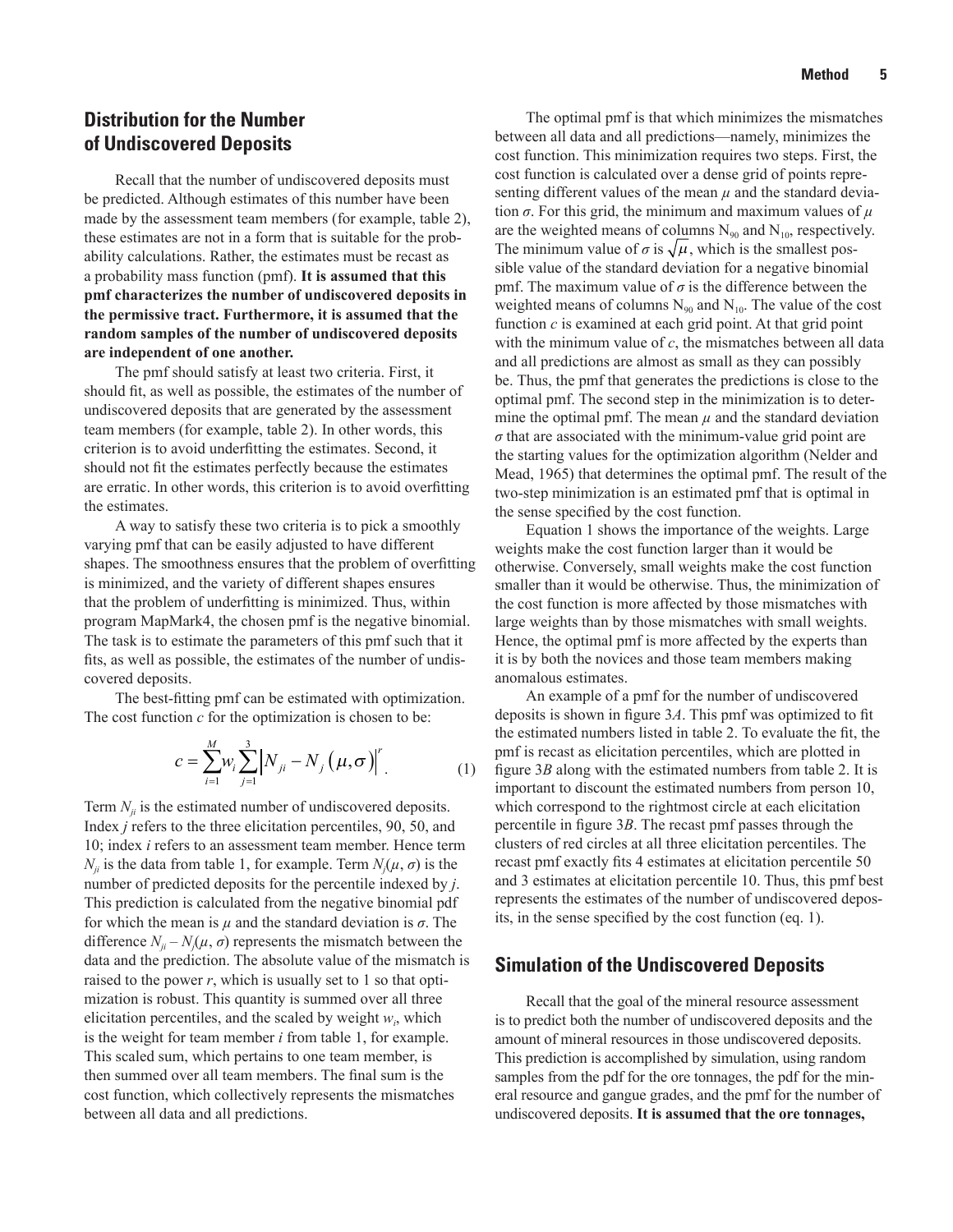<span id="page-11-0"></span>

**Figure 3.** *A*, Negative binomial probability mass function representing the number of undiscovered deposits in the permissive tract. *B*, Probability mass function recast as elicitation percentiles (black dots) and compared to the estimated numbers of undiscovered deposits (red circles). The size of a red circle indicates how many assessment team members picked the same number of undiscovered deposits.

**the mineral resource and gangue grades, and the number of undiscovered deposits are probabilistically independent of one another.** Thus, random samples of ore tonnage are not coupled to random samples of mineral resource and gangue grades, which, in turn, are not coupled to random samples of the number of undiscovered deposits. Consequently, simulation with these random samples is somewhat simple.

A single simulation is performed on two levels. The first level is that of the permissive tract. A random sample *N* is drawn from the pmf for the number of undiscovered deposits; it represents the number of simulated undiscovered deposits within in the permissive tract. The second level of the simulation is that of the undiscovered deposit. For each of the *N* undiscovered deposits, a random sample of ore tonnage is drawn from its pdf, and a random sample of mineral resource and gangue grades is drawn from its pdf. These two random samples characterize the simulated undiscovered deposit. (There is a special case. If  $N = 0$ , then no random samples of ore tonnage and grades are drawn.) Many such simulations are performed, and the appropriate number of simulations is considered in the Discussion section.

#### **Distribution for Total Ore and Mineral Resource Tonnage**

Assessment geoscientists usually desire a summary of the simulated mineral resource amounts. To this end, the assessment geoscientist use summary statistics of total ore

and mineral resource tonnages in all simulated undiscovered deposits within the permissive tract. To understand how these total tonnages are calculated, recall how a single simulation is performed. For each of the *N* simulated undiscovered deposits, random sample of ore tonnage in simulated undiscovered deposit  $i$  is represented by  $O_i$ , and the grade of mineral resource *j* in simulated undiscovered deposit *i* is represented by  $G_{ii}$ . Index *i* ranges from 1 to *N*, and index *j* ranges from 1 to *J*, which equals the number of mineral resources. Gangue is omitted because gangue tonnage is not of interest to the assessment geoscientists. A mineral resource tonnage is the product of the ore tonnage and the mineral resource grade. Thus, the ore and mineral resource tonnages in simulated undiscovered deposit *i* are represented by random vector *Wi* :

$$
W_i = (O_i, O_i, G_i, O_i, G_i, \cdots, O_i, G_i)
$$
 (2)

The sum of the ore and mineral resource tonnages in the *N* simulated undiscovered deposits equals the total ore and mineral resource tonnages in the permissive tract, which is represented by random vector *T*:

$$
T = W_1 + W_2 \dots + W_N,\tag{3}
$$

(Harris and Carrigan, 1981). Suppose that 20,000 total simulations are performed. Then there are 20,000 samples of random vector *T*. Collectively, these 20,000 samples implicitly define a multivariate pdf for random vector *T*.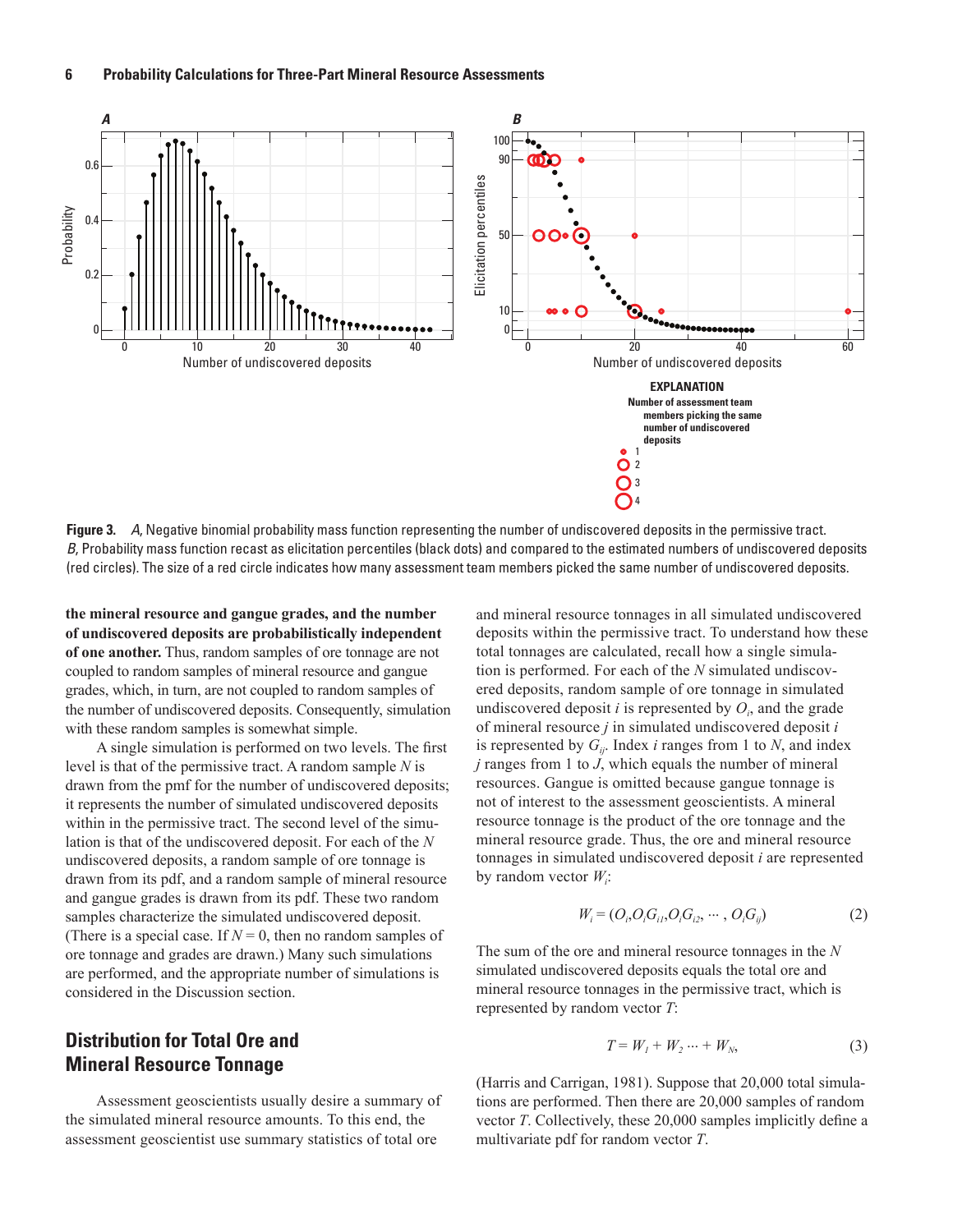<span id="page-12-0"></span>As an example, 20,000 simulations are performed using the pdf for ore tonnage (fig. 1), the pdf for mineral resource grades (fig. 2), and the pmf for the number of undiscovered deposits (fig. 3*A*). The simulations are summarized by the total ore and mineral resource tonnage—the multivariate pdf for *T* comprises the total ore tonnage, the total copper tonnage, and the total gold tonnage. One way to analyze this multivariate pdf is to plot just the univariate, marginal pdf (fig. 4*A*). In the upper left corner of the plot, the probability of zero tonnage is printed. This probability will be nonzero whenever the pmf for the number of undiscovered deposits has a nonzero probability for zero deposits (fig. 3). The univariate, marginal complementary cumulative distribution functions are shown in figure 4*B*. The upper asymptote for these functions equals one minus the probability for zero deposits. Another way to analyze this multivariate pdf is to plot each of the univariate and bivariate marginal pdfs (Ellefsen, 2017).

#### **Mean and Variance of the Total Ore and Mineral Resource Tonnage**

The mean and the variance of *T* can be calculated with analytic formulas. These two formula-calculated statistics are important for at least two reasons. They are used to check both the simulation and the distribution of total ore and mineral resource tonnages (section "Checking the final calculations"), and they are needed for sensitivity analyses (section "Sensitivity Analysis").

The formula for the mean is most easily derived using conditional expectation. The equation for conditional expectation, expressed in terms of the previously presented variables, is  $\mathbb{E}(T) = \mathbb{E}[\mathbb{E}(T|N)]$  (Grimmett and Stirzaker, 2001, p. 105). Using equation 3,  $\mathbb{E}(T|N) = N\mu_W$  in which  $\mu_W = \mathbb{E}(W)$ . Consequently,

$$
\mathbb{E}(T) = \mu_N \mu_W,\tag{4}
$$

in which  $\mu_N = \mathbb{E}(N)$ . Equation 4 states that the mean of the total ore and mineral resource tonnages in the permissive tract is a product of two quantities: the mean number of simulated undiscovered deposits and the mean ore and mineral resource tonnages in a simulated undiscovered deposit. This simple result is intuitive.

The formula for the variance is most easily derived using conditional variance. The equation for conditional variance, expressed in terms of the previously presented variables, is  $var(T) = \mathbb{E}[var(T|N)] + var[\mathbb{E}(T|N)]$  (Grimmett and Stirzaker, 2001, p. 69). To derive the first term on the right side, use equation 3:  $var(T|N) = N\Sigma_W$  in which  $\Sigma_W = var(W)$ . (Recall that  $W_i$  and  $W_k$  ( $i \neq k$ ) are independent of one another.) Consequently,  $\mathbb{E}[var(T|N)] = \mu_N \Sigma_W$ . To derive the second term on the right side, use the previously presented expression for  $\mathbb{E}(T|N)$ :  $var[\mathbb{E}(T|N)] = var[N\mu_W] = \sigma_N^2 \mu_W \mu_W$  for which  $\sigma_N^2 = var(N)$  and the symbol ' indicates transpose. Using these derivations for the first and second terms, the variance is:

$$
var(T) = \mu_N \Sigma_W + \sigma_N^2 \mu_W \mu'_W.
$$
 (5)

Equation 5 shows that the variance of the total ore and mineral resource tonnage in the permissive tract is a sum of two scaled variances. The variance of the ore and mineral resource tonnage in an undiscovered deposit *Σ* and the variance of the number of undiscovered deposits  $\sigma_N^2$ .

Equations 4 and 5 involve four parameters that must be calculated. The mean number of undiscovered deposits  $\mu<sub>N</sub>$  and the associated variance  $\sigma_N^2$  are calculated directly from the pmf. The two statistics for *W* are calculated from its random samples. Recall that both the pdf for the ore tonnage and the pdf for the grades are defined implicitly by random samples.



**Figure 4.** *A*, Univariate, marginal, probability density functions and *B*, univariate, marginal, complementary cumulative distribution functions for the total ore and mineral resource tonnages in all undiscovered deposits within the permissive tract.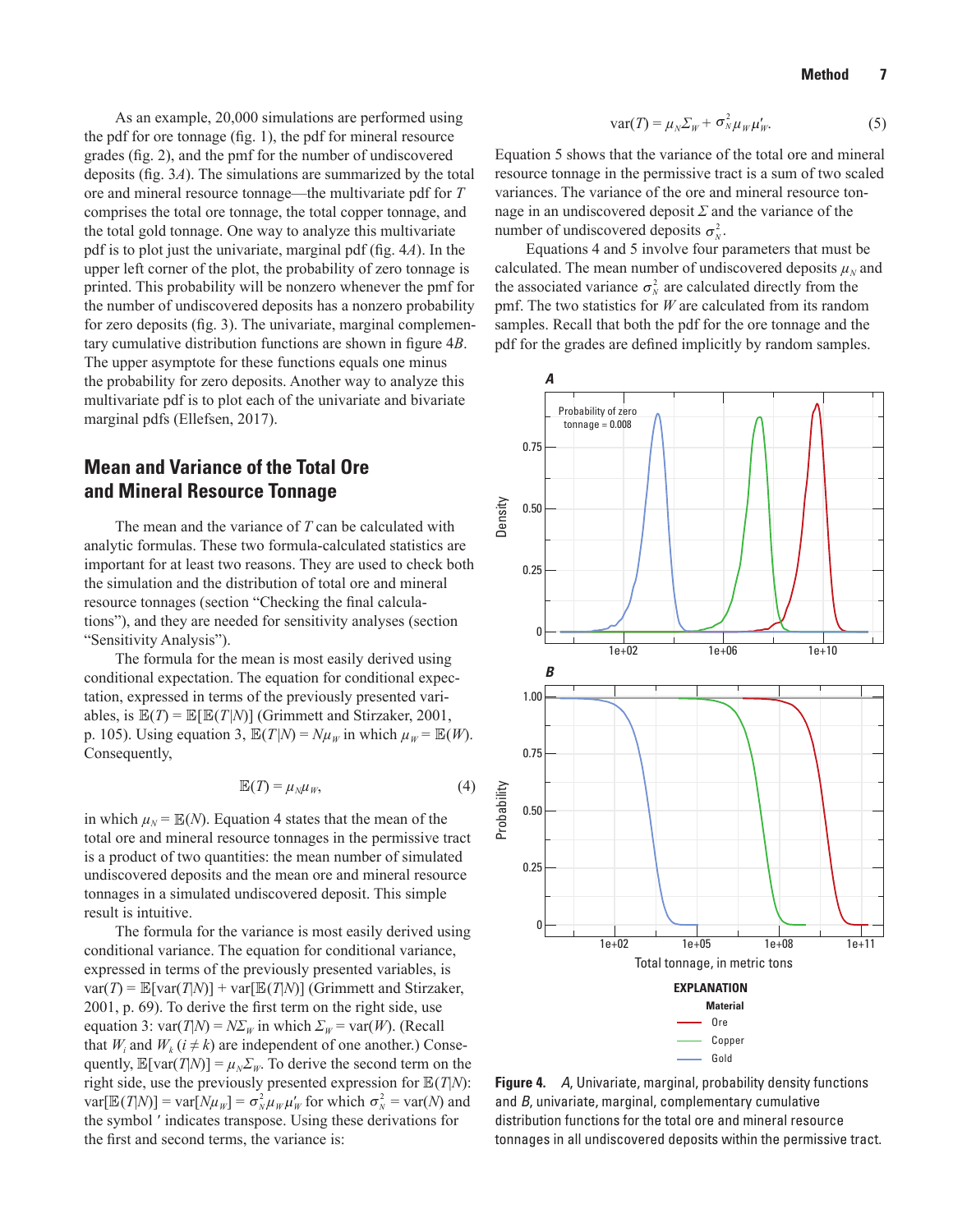<span id="page-13-0"></span>These random samples are used in equation 2 to generate random samples of *W*. The mean of the random samples of *W* is  $\mu_w$ , which is a random vector. The variance of the random samples of *W* is  $\Sigma_W$ , which is a random matrix. Consequently,  $\mathbb{E}(T)$  is a random vector, and var(*T*) is a random matrix.

#### **Checking the Final Calculations**

The first part of the probability calculations—the calculation of the pdf for the ore tonnage, the pdf for the grades, and the pmf for the number of undiscovered deposits—includes various graphical checks to ensure that these calculations are properly performed. However, a check of the final calculations—the simulation of undiscovered deposits and the calculation of the pdf for total ore and mineral resource tonnage—has not been presented. Such a check is needed to ensure that the mineral resource predictions are properly calculated.

The key to checking the final calculations is the analytic formulas for the mean and the variance of the total ore and mineral resource tonnage in the permissive tract. Recall that these formulas use statistics derived from the pdf for the ore tonnage, the pdf for the grades, and the pmf for the number of undiscovered deposits. Thus, the formulas are independent of the final calculations. Consequently, the mean and the variance from the analytic formulas are compared to the mean and the variance estimated from the pdf for total ore and mineral resource tonnage, and this comparison constitutes the check of the final calculations.

The mean calculated from the analytic formula and the mean calculated from the pdf are random vectors. Likewise, the variance calculated from the analytic formula and variance calculated from the pdf are random matrices. Samples of these statistics are generated by performing the probability calculations many times. As an example, the probability calculations presented in section "Method" are repeated 350 times, yielding 350 samples of each statistic. Comparison of the variance matrices is facilitated by decomposing each matrix into a standard deviation vector and a correlation matrix. Because a correlation matrix is symmetric, only the elements in its upper triangle are needed for the comparison.

Consider, for example, the mean ore tonnage. There are 350 samples of this statistic calculated with the analytic formula and 350 corresponding samples of this statistic calculated from the pdf. To determine their similarity, each formula-calculated sample is subtracted from the corresponding pdf-calculated sample; the difference is divided by the formula-calculated sample and multiplied by 100 to yield the relative difference in percent. The relative differences for all 350 samples are plotted as a histogram (fig. 5*A*). The same procedure is used for the other statistics (figs. 5*B*–*I*). For all nine statistics, the relative differences are centered at zero—the interpretation of this result is that the final calculations are correct.

Readers will observe that the spreads for the standard deviations (figs. 5*D*, *E*, and *F*) are much larger than the spreads for the other statistics (figs. 5*A*, *B*, *C*, *G*, *H*, and *I*). The reason is that standard deviations are harder to estimate than

the other statistics are. Readers will also observe that there are a few outliers in the relative differences for the standard deviations and the correlation coefficients (figs. 5*D–I*). The likely reason for these outliers is that the simulation includes some random samples of ore tonnage from the long right tail of its pdf, skewing the statistics. Thus, these outliers are not errors, and the probability calculations are performed properly.

The computation of the histograms in figure 5 requires many hours, so it is impractical to compute such distributions for routine probability calculations. Nonetheless, it is practical to compare corresponding pdf statistics and formula-calculated statistics for a single probability calculation. Such a comparison provides a quick check for final probability calculations. It is important to remember that, although the difference for a standard deviation or a correlation coefficient might be large in rare cases (fig. 5*D*–*I*), the final calculations are still performed correctly.

#### **Calculations Summary**

The probability calculations are somewhat complex, so the essential ideas underlying the probability calculations are summarized. They require five steps. The first step is estimating the pdf that represents the ore tonnage in an undiscovered deposit; the estimation uses information from the grade and tonnage model. The second step is estimating the pdf that represents the mineral resource and gangue grades in an undiscovered deposit; again, the estimation uses information from the grade and tonnage model. The third step is estimating the pmf that represents the number of undiscovered deposits in the permissive tract; the estimation uses information generated by the assessment team members. The fourth step is simulation—the information from the two pdfs and the pmf are combined to predict, in a probabilistic way, the ore tonnages and mineral resource grades in the undiscovered deposits within the permissive tract. The fifth and final step is to summarize the simulation by calculating the total ore and mineral resource tonnages in the undiscovered deposits within the permissive tract.

# **Properties of the Probability Calculations**

#### **Precision**

Recall that the mean vector, the standard deviation vector, and the correlation matrix that are calculated from the pdf for the total ore and mineral resource tonnage are random quantities. Thus, the vector and matrix elements are random quantities that have distributions. The spreads of these distributions indicate the precision of the probability calculations. That is, if the spreads are small, then the calculations are precise. My anecdotal observation is that the precision is strongly affected by the number of simulations. Thus, the relation between precision and the number of simulations is investigated.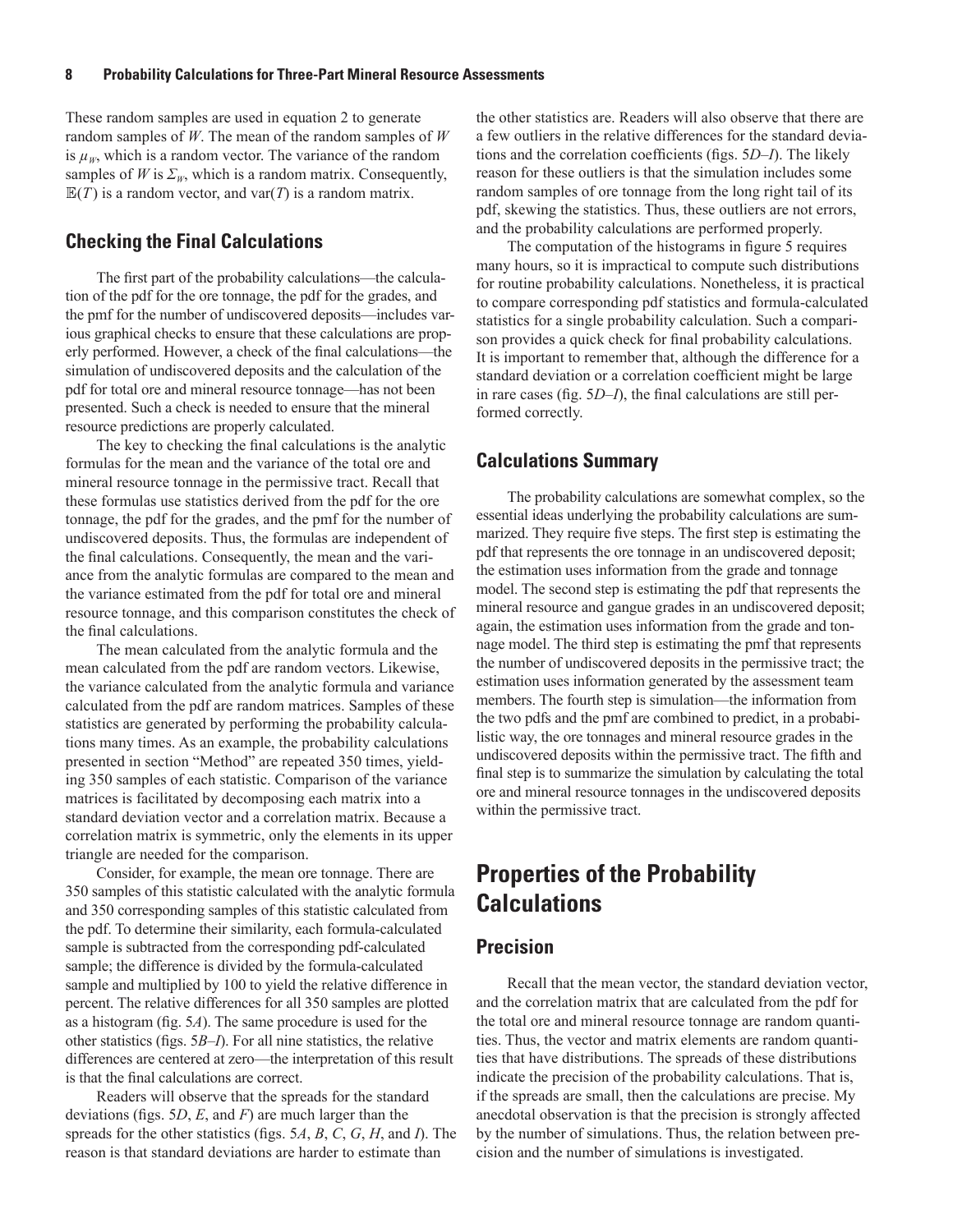<span id="page-14-0"></span>

**Figure 5.** *A–I*, Check of the final calculations. Each histogram represents the relative difference between a statistic calculated from the pdf of total ore and mineral resource tonnage and the corresponding statistic calculated with an analytic formula.

Samples of the mean vector, the standard deviation vector, and the correlation matrix are generated by performing the probability calculations many times. As an example, the probability calculations presented in the Method section of this report are repeated 350 times, and the number of simulations for each repetition is 2,500. The result of the repeated calculations is 350 samples of each statistic, which constitute a distribution for that statistic. The spread of the distribution is quantified by its standard deviation, which is called "simulation standard error" in the context of a Monte Carlo simulation (DeGroot and Schverish, 2002, p. 704). This computation is repeated five times, and the five simulation standard errors for each statistic are summarized by the median. This procedure is repeated for 5,000; 10,000; 20,000; and 40,000 simulations.

The relation between the simulation standard error and the number of simulations is presented in figure 6. For all nine statistics, the simulation standard error decreases nonlinearly as the number of simulations increases. (The trend is somewhat irregular for the three standard deviations, [fig. 6*D*, *E*,

and *F*] because these estimates of the simulation standard error are especially noisy.) Thus, the precision of the calculations increases as the number of simulations increase.

#### **Computation Time**

Computation time is important because it is the time that an assessment geoscientist must wait to get the results of the probability calculations. Consequently, the computation time is investigated for two input parameters to the probability calculations—the pmf and the number of simulations. For this investigation, the probability calculations presented in the Method section of this report are timed for 2,500 simulations. There are 10 repetitions of these calculations because computation time varies somewhat, and the 10 computation times are summarized by their median. This procedure is repeated for 5,000; 10,000; 20,000; and 40,000 simulations. These times pertain to one pmf, which is called "Pmf 1" and is generated from the data in table 1.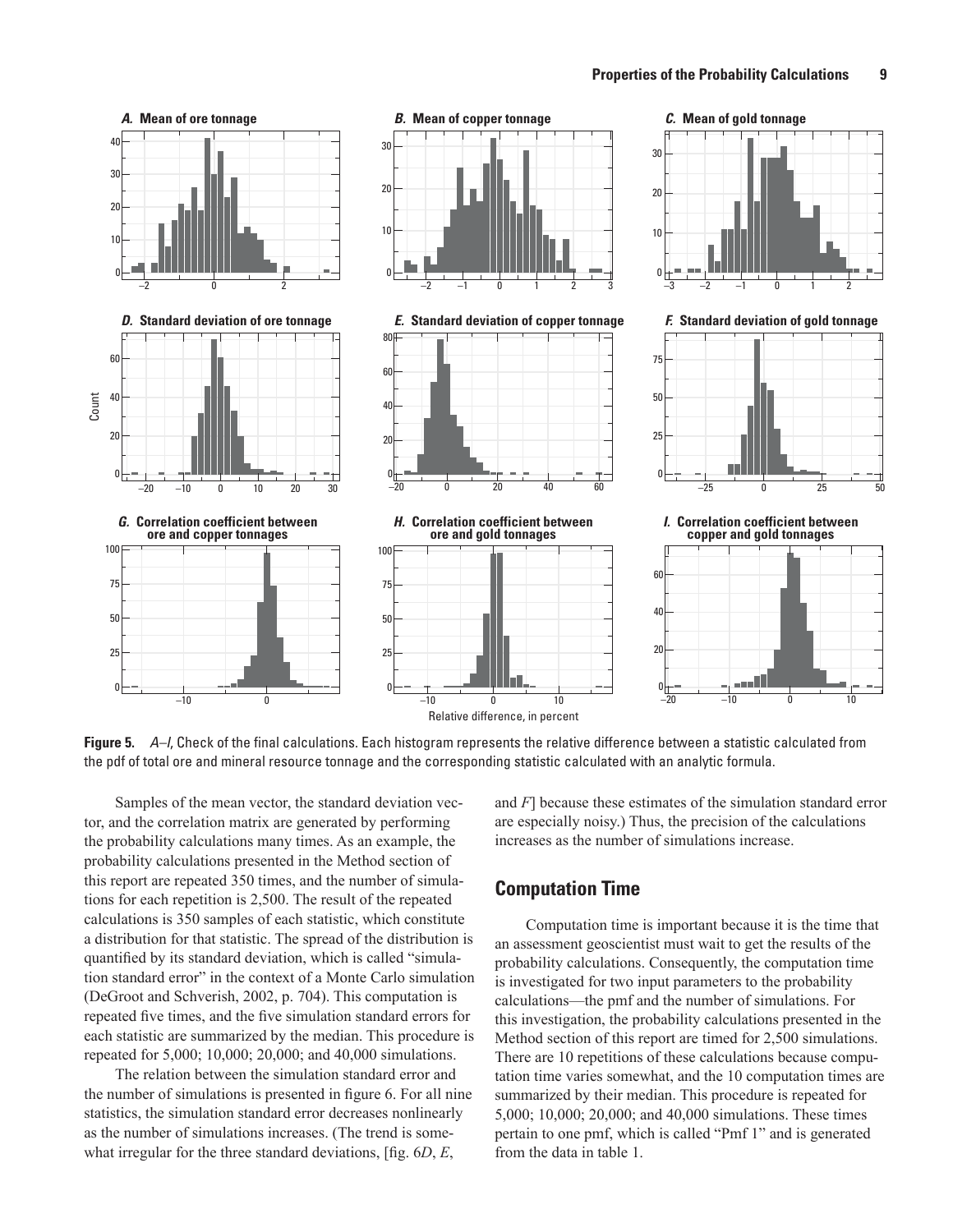<span id="page-15-0"></span>

**Figure 6.** *A–I*, Effect of the number of simulations on the simulation standard error.

Within software package MapMark4 (Ellefsen, 2017), there are three other datasets like that in table 1, and these datasets are used to generate pmfs that are called "Pmf 2," "Pmf 3," and "Pmf 4." The computation times for these three pmfs are calculated using the previously described procedure. The results for all four pmfs are summarized in figure 7*A*. Except for Pmfs 1 and 4 at 2,500 simulations, the graph shows that as the number of simulations increases, the computation time increases. The reason for the exception is that other factors have a greater effect on the computation time than the 2,500 simulations do.

The graph in figure 7*A* also shows that the computation times differ for the four pmfs. To understand this phenomenon, recall how a single simulation is performed. A random sample *N* is drawn from the pmf for the number of undiscovered deposits; for each of the *N* undiscovered deposits, a random sample of ore tonnage is drawn from its pdf, and a random sample of mineral resource and gangue grades is drawn from its pdf. Thus, as *N* increases, the computation time should increase.

A statistic that summarizes the possible values of the *N* is the mean of the pmf, and the means for Pmfs 1, 2, 3, and 4 are 10.7, 112, 6.36, and 1.11, respectively. The computation time as a function of this mean is plotted in figure 7*B* for different numbers of simulations. Except for 2,500 simulations, the graph shows that, as the mean increases, the computation time tends to increase. (Other graphs based on the variance, the mode and the maximum of the pmf show similar trends.) The bend in each line indicates that other factors affect the computation time—the mean only partially explains the computation time.

#### **Sensitivity Analysis**

It is important for the assessment geoscientists to understand how the inputs to the probability calculations affect the outputs. Determining these effects usually is called a "sensitivity analysis." A simple way to conduct a sensitivity analysis involves the analytic formulas for the total ore and mineral resource tonnage (eqs. 4 and 5). The four parameters in these equations are related to the inputs to the probability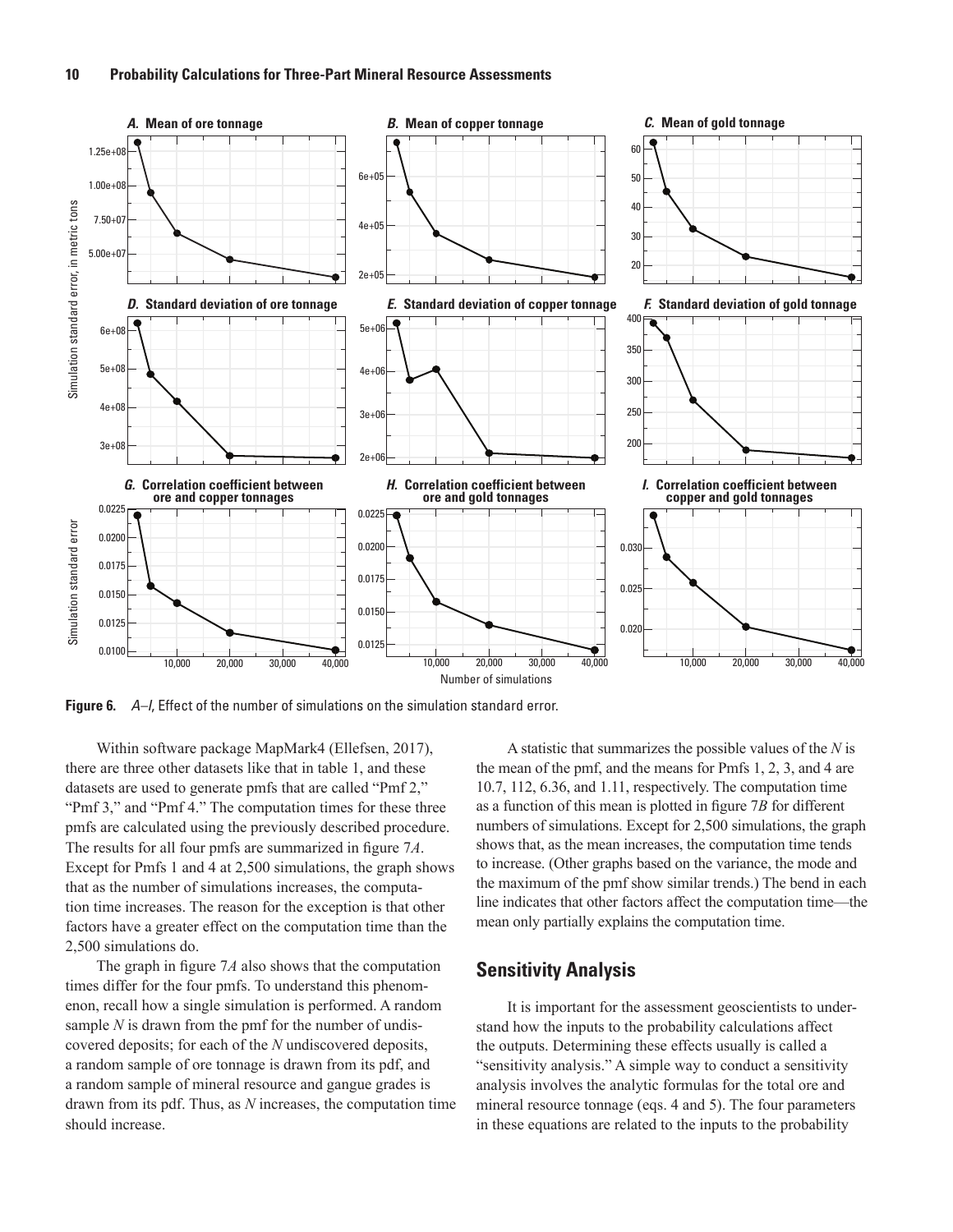<span id="page-16-0"></span>

**Figure 7.** *A*, Effect of the number of simulations on the computation time, for four probability mass functions (pmf). *B*, Effect of the mean of the pmf on the computation time, for five numbers of simulations.

calculations, so four sensitivity analyses could be conducted. However, such a comprehensive analysis is beyond the scope of this report. Instead, because some assessment geoscientists believe that determining an appropriate pmf is difficult, a sensitivity analysis is conducted for its mean  $\mu<sub>N</sub>$ .

In equation 4, the mean  $\mu_N$  is changed by amount  $\delta \mu_N$ , for which the lower bound is  $-\mu_N \leq \delta \mu_N$ . Consequently, the mean  $\mathbb{E}(T)$  change by amount  $\delta \mathbb{E}(T)$ , for which the lower bound is  $\mathbb{E}(T) \leq \delta \mathbb{E}(T)$ . The relation incorporating these changes is  $\mathbb{E}(T) + \delta \mathbb{E}(T) = (\mu_N + \delta \mu_N) \mu_W$ . Equation 4 is subtracted from this equation, and the result is  $\delta \mathbb{E}(T) = \delta \mu_N \mu_W$ . Instead of using the random vectors  $\delta \mathbb{E}(T)$  and  $\mu_W$  for the sensitivity analysis, an individual vector element, which is referenced by index *k*, is used. Thus, the equation  $\delta \mathbb{E}(T_k) = \delta \mu_N \mu_{W_k}$  contains only scalar quantities. This equation is divided by the corresponding scalar version of equation 4, and the result is:

$$
\frac{\delta \mathbb{E}(T_k)}{\mathbb{E}(T_k)} = \frac{\delta \mu_N}{\mu_N}.
$$
\n(6)

Because of the lower bounds for  $\delta \mu_N$  and  $\delta \mathbb{E}(T)$ , the ratios on both sides of equation 6 have a lower bound of –1.

The left side of equation 6 is interpreted as the relative change in the mean of a total ore or mineral resource tonnage, and the right side as the relative change in the mean of the number of undiscovered deposits. Clearly, the relative changes are equal. Thus, if the mean of the number of undiscovered deposits increases by, say, 50 percent, then the mean of a total ore or mineral resource tonnage will increase by 50 percent. This simple relation shows how an input to the probability calculations affects an output. The importance of this relation is most obvious, if the change in the input is an error in the pmf, which would be caused by an error in the estimates of the number undiscovered deposits that are provided by the assessment team members.

## **Discussion**

#### **Suitability of the Assumptions**

The accuracy of a mineral resource prediction, which is conducted with the three-part method of mineral resource assessment, depends upon the suitability of the assumptions. That is, if the assumptions are unsuitable, then the mineral resource prediction will be inaccurate. The suitability of several assumptions, which are presented in section "Method," require some discussion.

**It is assumed that the undiscovered deposits are similar to previously discovered deposits.** Similarity includes the geology, the mining technology, and the ore processing technology. If these factors change significantly, then the assumption may be unsuitable and the mineral resource predictions inaccurate.

**It is assumed that the discovered deposits are a simple random sample from the sample space that comprises both the undiscovered and the discovered deposits.** If the discovered deposits are a simple random sample, then the discovered deposit depends neither upon its ore tonnage nor its mineral resource and gangue grades. However, in some permissive tracts, large deposits tend to be discovered first (Chung and others, 1992; Stanley, 1992; Long, 1995). In such permissive tracts, the assumption is unsuitable (Bultman and Gettings, 1996). If the unsuitability is ignored and if the discovered deposits from the permissive tract are used for the grade and tonnage model, then the mineral resource prediction will be too high. Thus, this assumption must be carefully considered during an assessment.

**It is assumed that random samples from the pdf that represents the ore tonnages of all deposits are independent of one another.** In geologic terms, the implication is that the ore tonnage in an undiscovered deposit is independent, and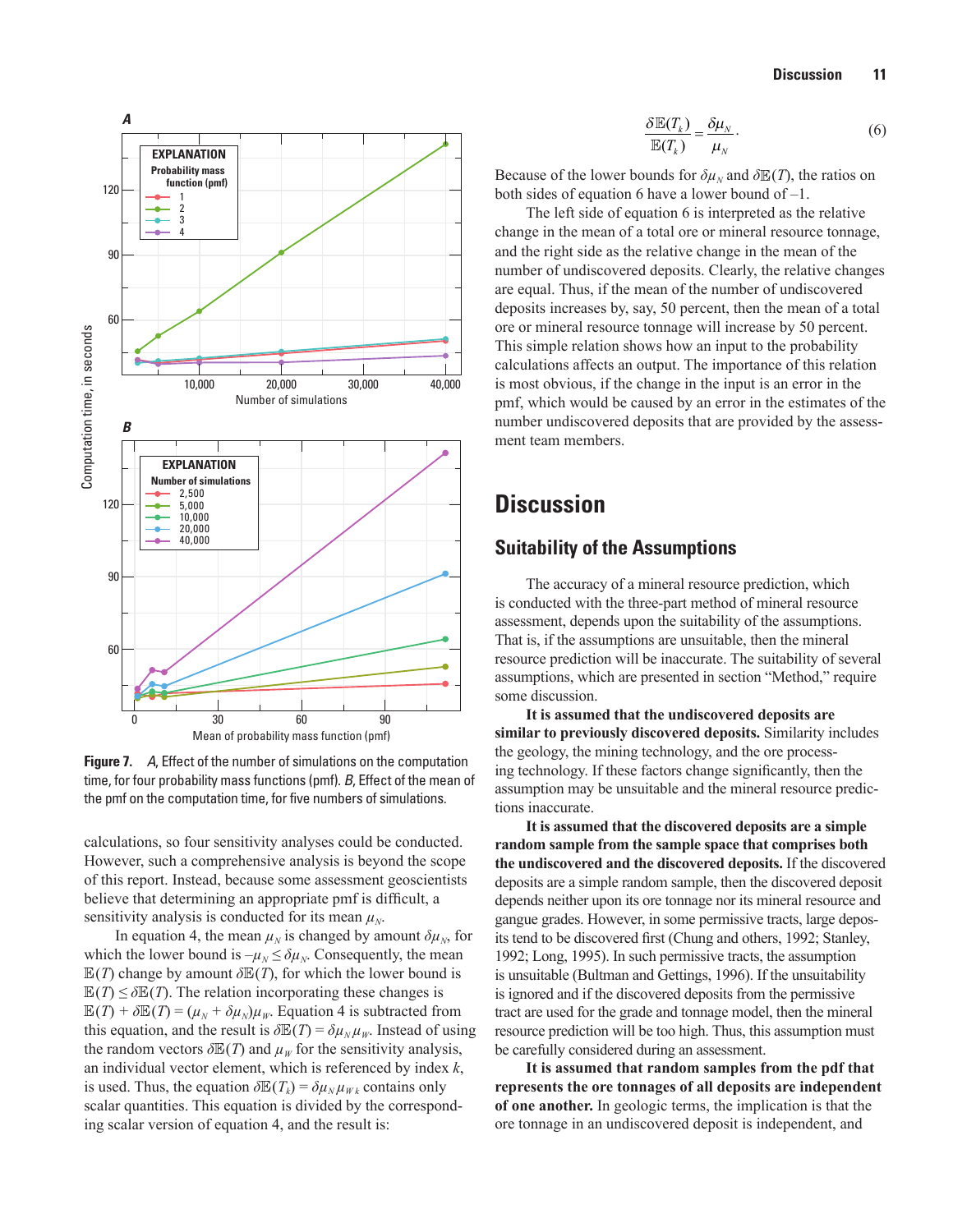<span id="page-17-0"></span>hence uncorrelated, with the ore tonnage in another undiscovered deposit, even if the two deposits are close to one another and are generated by the same physical processes. The corresponding assumption for the mineral resource and gangue grades has a similar implication. If proximity is important to the ore-forming process, then these two assumptions may be unsuitable.

**It is assumed that the ore tonnages, the mineral resource and gangue grades, and the number of undiscovered deposits are probabilistically independent of one another.** Independence of the tonnages, the grades, and the number of undiscovered deposits means that there is no relationship or coupling between them. However, for some mineral resources, tonnages and grades are coupled (Harris, 1984, p. 253–264). If the coupling is a negative correlation—as the tonnage increases, the grades tend to decrease—then neglecting the coupling will cause the mineral resource predictions to be too high. Thus, this assumption must be carefully considered during an assessment.

#### **Tonnage Models**

To understand a tonnage model, it is helpful to recall the grade and tonnage model that is described in section "Grade and Tonnage Model." Each entry in a grade and tonnage model includes a deposit identifier, a deposit name, the ore tonnage, the grade of each mineral resource. However, a grade and tonnage model is inappropriate if the deposits are not characterized by ore tonnage and grade, but only by mineral resource tonnage. For such situations, a tonnage model is appropriate. Each entry in a tonnage model includes a deposit identifier, a deposit name, and the mineral resource tonnage. An example of a tonnage model is in Ellefsen (2017). For the current implementation of software package MapMark4, a tonnage model comprises only one mineral resource.

To perform probability calculations for a tonnage model, a pdf for the mineral resource tonnages in the undiscovered deposits must be developed. The argument for developing this pdf is identical to that in section "Distribution of the Ore Tonnages." In this sense, the mineral resource tonnage for a tonnage model is the exact analog of the ore tonnage for a grade and tonnage model. Thus, all assumptions in section "Distribution of the Ore Tonnages" apply to the probability calculations for the tonnage model.

The next two steps in the probability calculations developing a pmf for the number of undiscovered deposits and simulating the undiscovered deposits in the permissive tract are identical to those in sections "Distribution of the Number of Undiscovered Deposits" and "Simulation of the Undiscovered Deposits." Thus, all assumptions in those sections apply to the probability calculations for the tonnage model.

The final step in the probability calculations is generating the distribution for the total mineral resource tonnages in the undiscovered deposits in the permissive tract. This step requires only a slightly different interpretation of the random variables

in equation 2. Random variable  $O_i$  now represents the mineral resource tonnage in undiscovered deposit *i*, and random vector  $W_i$  now comprises just a single element,  $O_i$ . With this different interpretation of the variables, the total mineral resource tonnage is calculated with equation 3.

Every step of the probability calculations for a grade and tonnage model, except the step for the developing a pdf for the grades, is identical, or almost identical, to that for a tonnage model. To account for the few differences, a few modifications were added to software package MapMark4. Thus, one software package can be used for both models.

#### **Number of Simulations**

An important parameter in the probability calculations is the number of simulations. The choice of a suitable value for this parameter is influenced by two properties. As the number of simulations increases, the simulation standard error decreases (fig. 6) but the computation time increases (fig. 7). I am unaware of any simple rule for selecting a suitable number of simulations based on these two properties. Nonetheless, my experience is that roughly 20,000 simulations is a reasonable balance between a relatively small standard error and a relatively small computation time.

# **Conclusions**

#### **New Features**

The new implementation of the probability calculations includes many new features. These features can be grouped into the two broad categories. The first category pertains to the implementation of the probability calculations, and within this category here are four, significant new features. First, the pdf for the ore tonnages may be generated with a kernel density estimate, which is a simple, well-established method for nonparametric distributions. Second, the pdf for the mineral resource and gangue grades is generated using the methods for compositional data analysis. It replaces the ad hoc method in the earlier versions of the software—a method that I have been unable to reproduce. The pdf is generated using either a multivariate normal distribution or a kernel-density estimate. Third, the pmf for the number of undiscovered deposits is a negative binomial distribution that is estimated directly from the elicitation percentiles provided by the assessment team members. It replaces the need for consensus elicitation percentiles from the assessment team. In addition, it replaces the geologically implausible pmf in earlier versions of the software—a thorough discussion of the reasons for geological implausibility are beyond the scope of this report. Fourth, the new implementation can perform probability calculations for a tonnage model.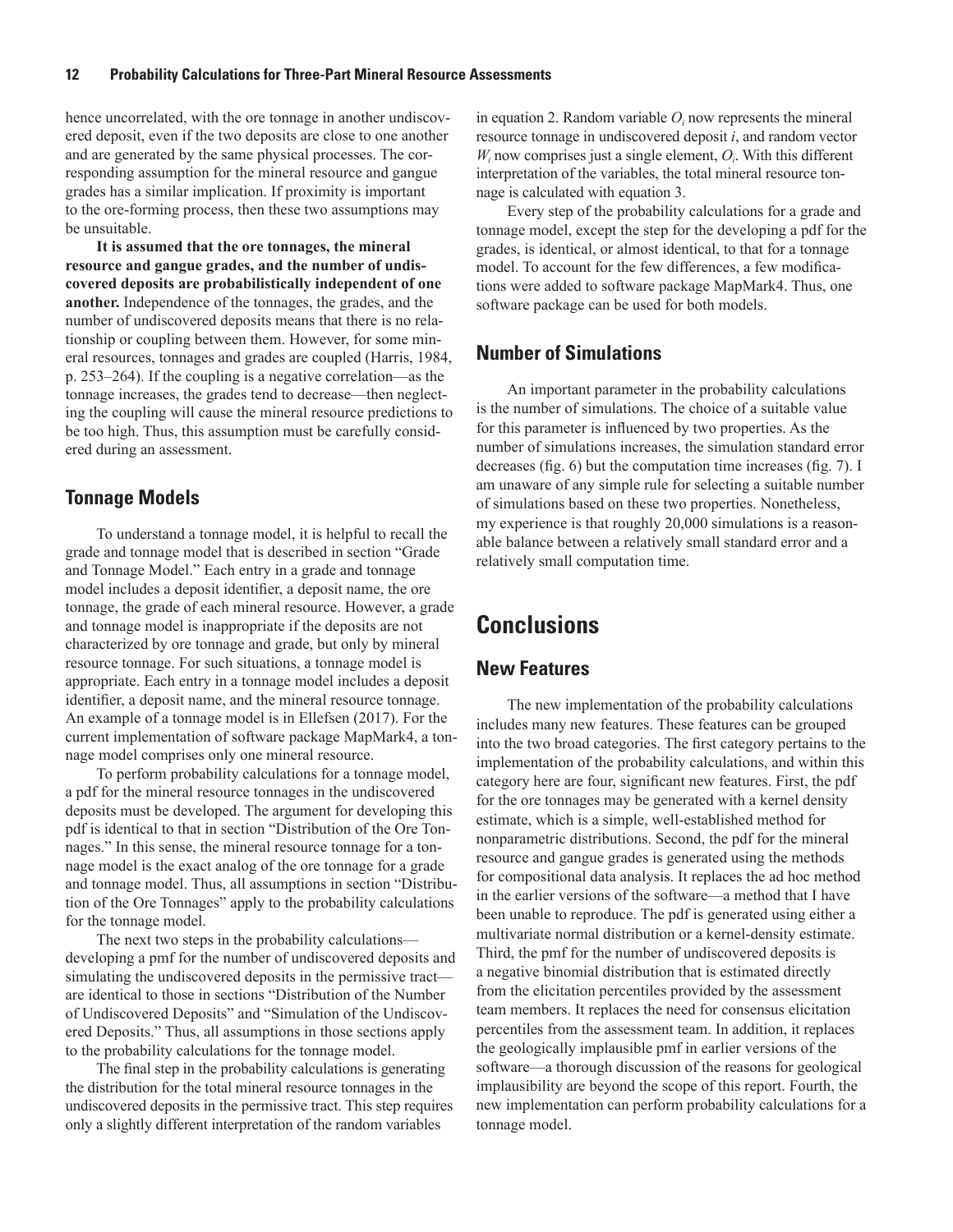<span id="page-18-0"></span>The second category of new features pertains to checks of the probability calculations, and within this category there are four, significant new features. First, the pdf for the ore tonnages can now be checked with various plots and tables, to ensure that it adequately represents the ore tonnages in the grade and tonnage model. Second, the pdf for the mineral resource and gangue grades can be similarly checked. Third, the pmf for the number of undiscovered deposits can be checked to ensure that it adequately represents the elicitation percentiles provided by the assessment team members. Fourth, the deposit simulation and the distribution for total ore and mineral resource tonnage can be checked by comparing various statistics. This check ensures that both the deposit simulation and the distribution for total tonnage are correct.

#### **New Understanding**

This report presents the assumptions that are inherent in the probability calculations. In addition, this report discusses the suitability of selected assumptions and the constraints that they place on mineral resource assessments. Mineral resource assessment geoscientists must ensure that these assumptions are appropriate for their assessment area; otherwise, their mineral resource predictions will be inaccurate.

### **New Findings**

This report presents analytic formulas for the mean and variance of the total ore and mineral resource tonnage. These formulas are needed to check the deposit simulations and the distribution of the total ore and mineral resource tonnages. In addition, these formulas are used to conduct a sensitivity analysis.

Three properties of the probability calculations are investigated. First, the precision of the probability calculations increases as the number of simulations increases. Second, the computation time increases as the number of simulations increases, and the computation times increases as the mean number of undiscovered deposits increases. Finally, a sensitivity analysis shows that the relative change in the mean of the number of undiscovered deposits equals the relative change in the mean of the total ore or mineral resource tonnage.

## **Acknowledgments**

This work was funded by the Development of Assessment Techniques and Analysis Project within the Mineral Resources Program of the U.S. Geological Survey. J.D. Phillips provided guidance and feedback during frequent discussions on mineral resource assessments. D.V. Smith and M.A. Kass suggested improvements to this manuscript.

# **Software and Reproducibility**

The calculations and the figures are generated with the R language scripts that are stored in file "CalculationScripts.R." Readers can execute these scripts to reproduce and check the calculations and figures. Because of the random nature of the calculations, the reproduced results will closely, but not exactly, match the presented results.

# **References Cited**

- Bawiec, W.J., and Spanski, G.T., 2012, Quick-start guide for version 3.0 of EMINERS—Economic mineral resource simulator: U.S. Geological Survey Open-File Report 2009–1057, 26 p., accessed August 2012, at <http://pubs.usgs.gov/of/2009/1057>.
- Brown, P.J., Friedel, M.J., 2011a, Test results comparing the new U.S. Geological Survey quantitative resource estimation simulation software to MARK3 *in* Brady, S.R., ed., 2011, Proceedings of the third USGS modeling conference, June 7–11, 2010, Broomfield, Colorado—Understanding and predicting for a changing world: U.S. Geological Survey Scientific Investigations Report 2011–5147, 86 p., accessed August 2012, at [http://pubs.usgs.gov/](http://pubs.usgs.gov/sir/2011/5147) [sir/2011/5147](http://pubs.usgs.gov/sir/2011/5147).
- Brown, P.J., Friedel, M.J., 2011b, Overview of new Monte Carlo software for quantitative mineral resource estimation *in* Brady, S.R., ed., 2011, Proceedings of the third USGS modeling conference, June 7–11, 2010, Broomfield, Colorado—Understanding and predicting for a changing world: U.S. Geological Survey Scientific Investigations Report 2011–5147, 86 p., accessed August 2012, at [http://pubs.usgs.gov/sir/2011/5147.](http://pubs.usgs.gov/sir/2011/5147)
- Bultman, M.W., and Gettings, M.E., 1996, Quantitative mineral resource assessment of Coronado National Forest *in* du Bray, E.A., ed., Mineral resource potential and geology of Coronado National Forest, southeastern Arizona and southwestern New Mexico, U.S. Geological Survey Bulletin 2083 A–K, p. 183–202.
- Chung, C.F., Singer, D.A., and Menzie, W.D., 1992, Predicting sizes of undiscovered mineral deposits—An example using mercury deposits in California: Economic Geology, v. 87, p. 1174–1179.
- DeGroot, M.H., and Schervish, M.J., 2002, Probability and statistics (3d ed.): New York, Addison-Wesley, 816 p.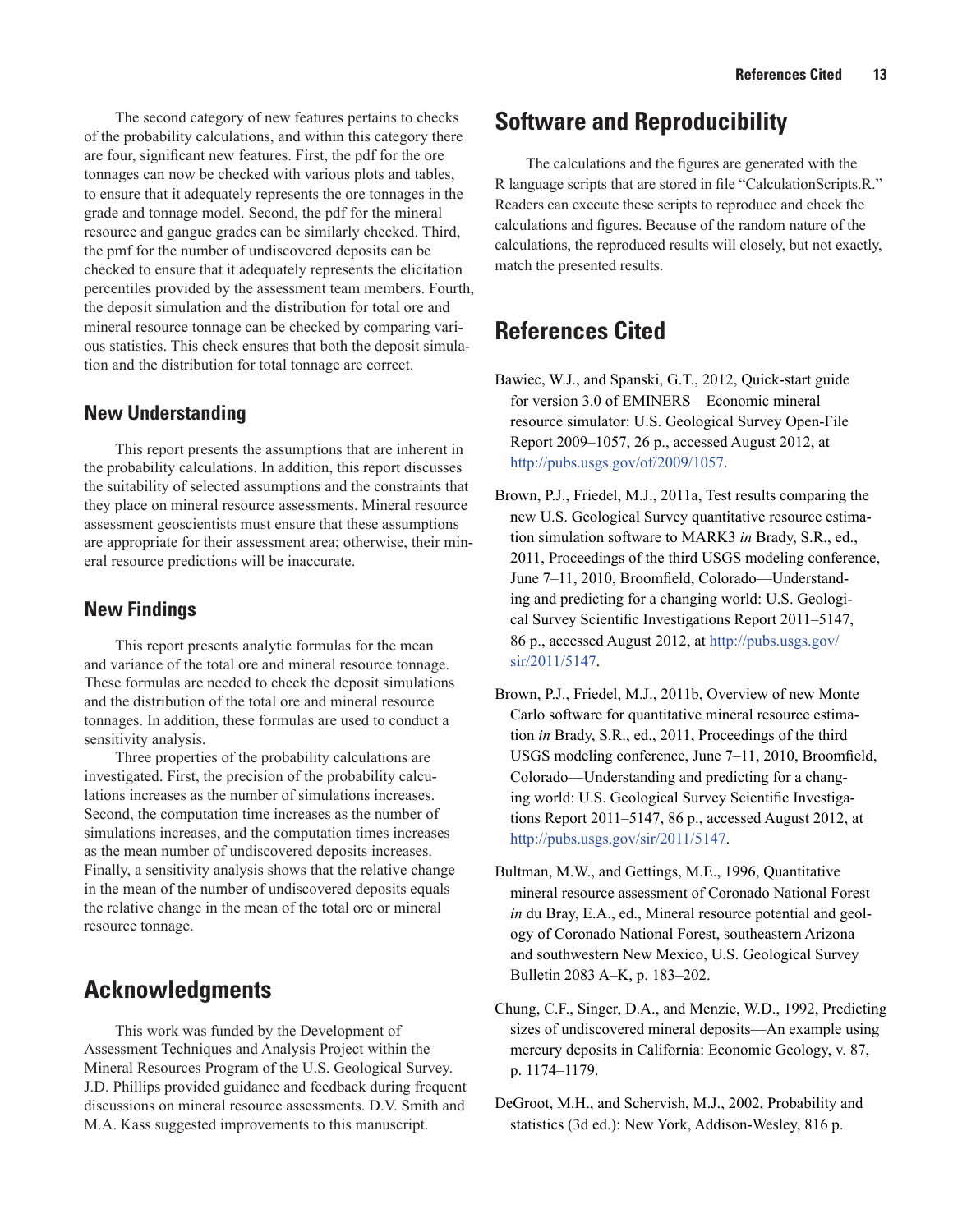Duval, J.S., 2001, A Microsoft Windows version of the MARK3 Monte Carlo resource simulator: U.S. Geological Survey Open-File Report 2000–415 (superseded), accessed August 2012, at [http://pubs.er.usgs.gov/publication/](http://pubs.er.usgs.gov/publication/ofr00415) [ofr00415.](http://pubs.er.usgs.gov/publication/ofr00415)

Duval, J.S., 2002, EMINERS—An economic mineral resource simulator: U.S. Geological Survey Open-File Report 2002–380 (superseded), accessed August 2012, at <http://pubs.er.usgs.gov/publication/ofr02380>.

Duval, J.S., 2012, Version 3.0 of EMINERS—Economic mineral resource simulator: U.S. Geological Survey Open-File Report 2004–1344, accessed August 2012, at <http://pubs.usgs.gov/of/2004/1344>.

Ellefsen, K.J., 2017, User's guide for MapMark4—An R package for the probability calculations in three-part mineral resource assessments: U.S. Geological Survey Techniques and Methods, Techniques and Methods, book 7, chap. C14, 23 p., <http://dx.doi.org/10.3133/tm7C14>.

Grimmett, G.R., and Stirzaker, D.R., 2001, Probability and random processes (3d ed.): New York, Oxford University Press, 596 p.

Harris, D.P., 1984, Mineral resource appraisal—Mineral endowment, resources, and undiscovered supply— Concepts, methods, and cases: New York, Oxford University Press, 445 p.

Harris, D.P., and Carrigan, F.J., 1981, Estimation of uranium endowment by subjective geological analysis—A comparison of methods and estimates for the San Juan Basin, New Mexico: Economic Geology, v. 76, p. 1032–1055.

Hastie, Tevor, Tibshirani, Robert, and Friedman, Jerome, 2009, The elements of statistical learning—Data mining, inference, and prediction (2d ed.): New York, Springer Science + Business Media, LLC, 745 p.

Long, K.R., 1995, Production and reserves of Cordilleran (Alaska to Chile) porphyry copper deposits, *in* Pierce, F.W., and Bolm, J.G., eds., Porphyry copper deposits of the American Cordillera: Arizona Geological Society Digest 20, p. 35–68.

Nelder, J.A., and Mead, R., 1965, A simplex algorithm for function minimization: Computer Journal, v. 7, p. 308–313. Pawlowsky-Glahn, V., Egozcue, J.J., and Tolosana-Delgado, R., 2015, Modeling and analysis of compositional data: John Wiley and Sons, Ltd., 247 p.

Root, D.H., Menzie, W.D., and Scott, W.A., 1992, Computer Monte Carlo simulation in quantitative resource estimation: Nonrenewable Resources, v. 1, no. 2, p. 125–138.

Root, D.H., Scott, W.A., Jr., and Schruben, P.G., 1998, MARK3B, resource assessment program for Macintosh: U.S. Geological Survey Open-File Report 98–356, accessed August 2012, at [http://pubs.er.usgs.gov/publication/](http://pubs.er.usgs.gov/publication/ofr98356) [ofr98356.](http://pubs.er.usgs.gov/publication/ofr98356)

Shalizi, C.R., 2016, Advanced data analysis from an elementary point of view: Cambridge, United Kingdom, Cambridge University Press, accessed April 2016, at [http://www.stat.cmu.edu/~cshalizi/ADAfaEPoV/.](http://www.stat.cmu.edu/~cshalizi/ADAfaEPoV/)

Sinclair, A.J., and Blackwell, G.H., 2002, Applied mineral inventory estimation: Cambridge, United Kingdom, Cambridge University Press, 400 p.

Singer, D.A., and Menzie, W.D., 2010, Quantitative mineral resource assessments—An integrated approach: Cambridge, United Kingdom, Oxford University Press., 219 p.

Stanley, M.C., 1992, Statistical trends and discoverability modeling of gold deposits in the Abitibi greenstone belt, Ontario: *in* Kim, Y.C., ed., Proceedings of the 23rd international symposium on the applications of computers and operations research in the mineral industry, APCOM 92, 7–11 April 1992: Tucson Arizona, Society for Mining, Metallurgy, and Exploration, American Institute of Mining, Metallurgical, and Petroleum Engineers, p. 11–17.

Zientek, M.L., Bliss, J.D., Broughton, D.W., Christie, Michael, Denning, P.D., Hayes, T.S., Hitzman, M.W., Horton, J.D., Frost-Killian, Susan, Jack, D.J., Master, Sharad, Parks, H.L., Taylor, C.D., Wilson, A.B., Wintzer, N.E., and Woodhead, Jon, 2014, Sediment-hosted stratabound copper assessment of the Neoproterozoic Roan Group, Central African Copperbelt, Katanga Basin, Democratic Republic of the Congo and Zambia: U.S. Geological Survey Scientific Investigations Report 2010–5090–T, 162 p., and spatial data, [http://dx.doi.org/10.3133/sir20105090T.](http://dx.doi.org/10.3133/sir20105090T)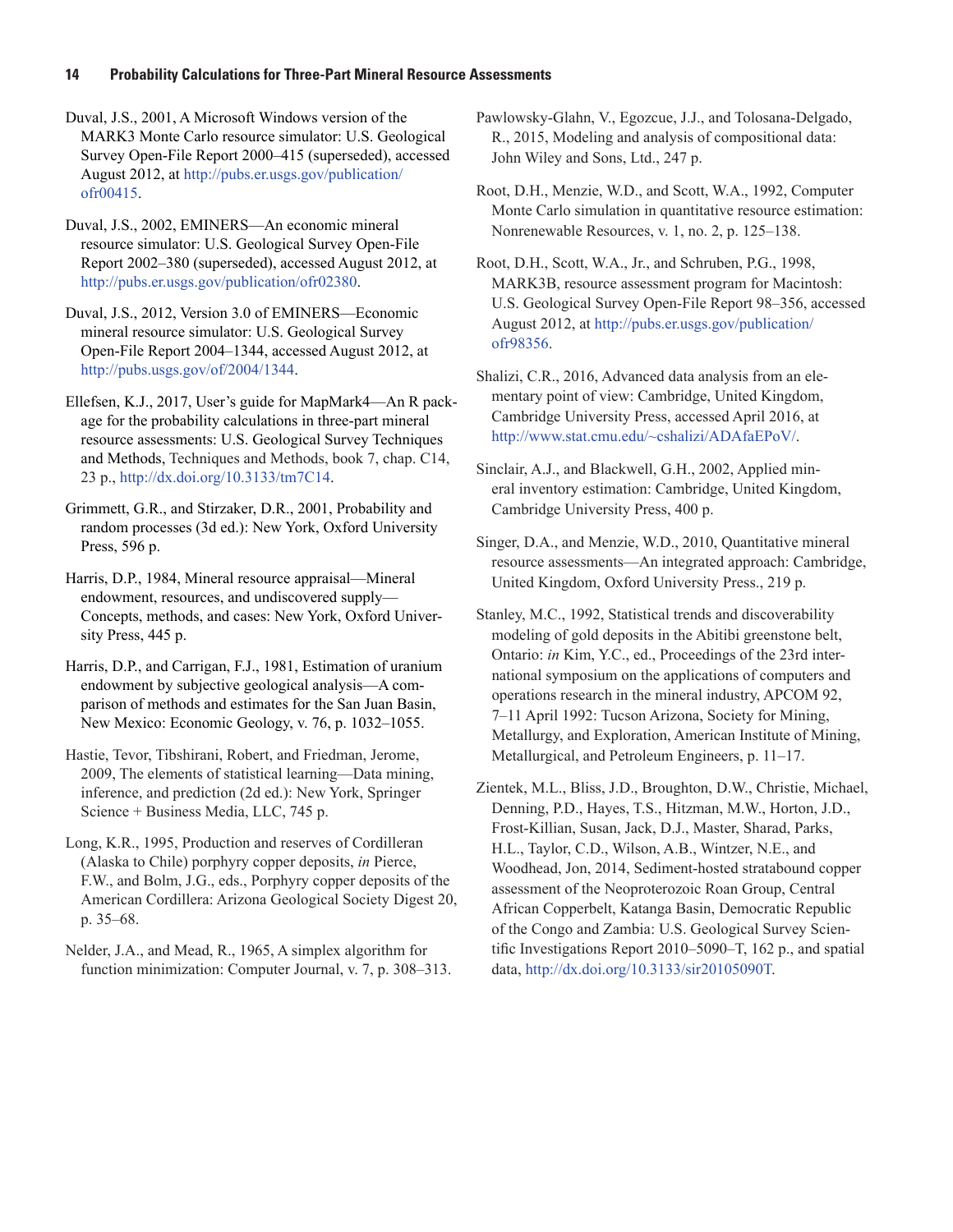Publishing support provided by: Denver Publishing Service Center, Denver, Colorado

For more information concerning this publication, contact:

Center Director, USGS Crustal Geophysics and Geochemistry Science Center Box 25046, Mail Stop 964 Denver, CO 80225 (303) 236-1312

Or visit the Crustal Geophysics and Geochemistry Science Center Web site at: <https://crustal.usgs.gov/>

This publication is available online at: [https://doi.org/10.3133/t](https://doi.org/10.3133/tm7C15)m7C15